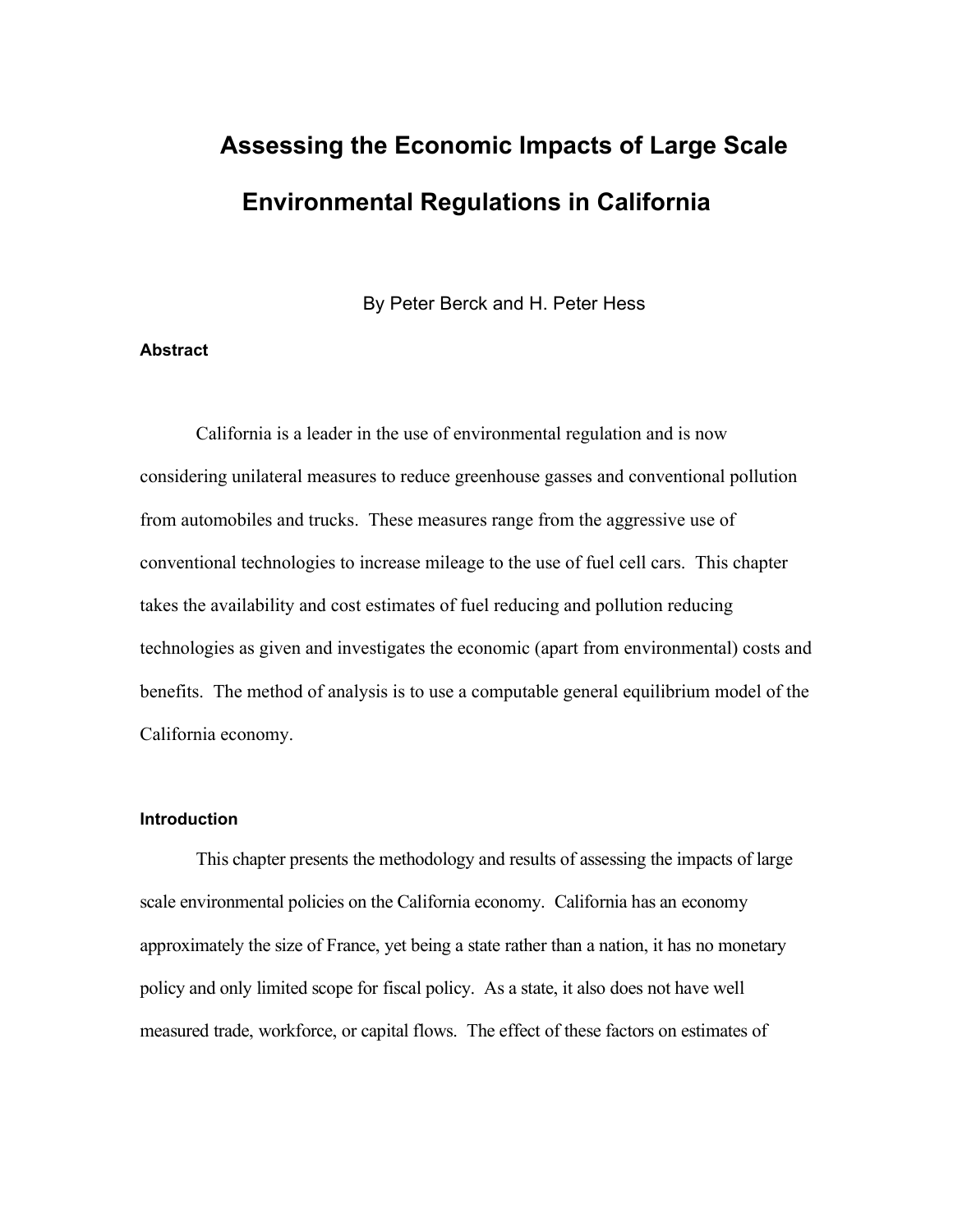policy cost will be explained below. The chapter proceeds from methodological issues, to runs of the policy model, and finally to a discussion of the impact on openness on costs.

The methodology employed is computable general equilibrium (CGE) modeling. CGE models are designed to capture the fundamental economic relationships between producers, consumers, and government.<sup>1</sup> The models are "computable" because numeric solutions are found using computers rather than solved for algebraically. They are "general" in the sense that all markets and all income flows in the economy are accounted for. They reflect "equilibrium" insofar as prices adjust to equilibrate the demand for and supply of goods, services, and factors of production (labor and capital).

The specific models employed here are modified versions of E-DRAM (Environmental-Dynamic Revenue Analysis Model). E-DRAM was built for the California Environmental Protection Agency's Air Resources Board (ARB) by researchers at the University of California, Berkeley (UCB). E-DRAM evolved from DRAM (Dynamic Revenue Analysis Model), which was developed jointly by the California Department of Finance (DOF) and Berkeley researchers to perform dynamic revenue analyses of proposed legislation as mandated by California State Senate Bill 1837 in 1994.

The types of regulations considered for pollution control vary considerably. The ubiquitous target is the control of motor vehicle emissions. California was the pioneer in requiring lower emissions from passenger cars. Since there was no reasonable way for California to clean up its air and meet the requirements of the Clean Air Act while using the Federal standards for automobiles, California was (and is) permitted to set more stringent standards than the Federal standards. Success in reducing auto emissions matched with California's continuing non-attainment requires further actions to clean up the air.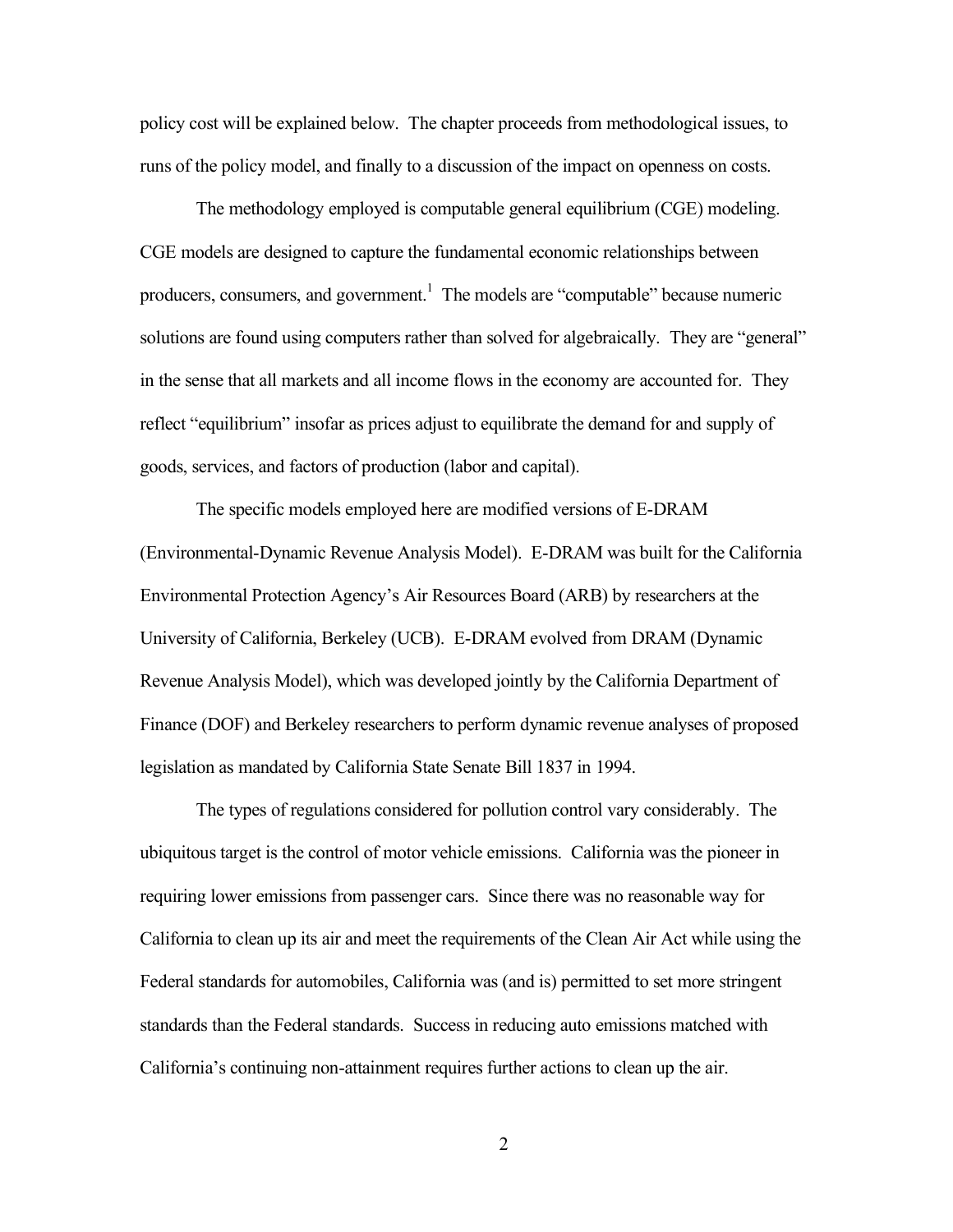The actions to clean up the air are codified in the State Implementation Plan under the Clean Air Act, which is promulgated by CAL EPA/ARB and must be accepted by the US EPA. The major areas for reducing air pollution have been stationary sources, consumer chemicals, automobiles, and now trucks.

Stationary sources, like automobiles before them, have been very tightly regulated. The original means of regulation was to require emissions limits based upon known technologies. In the case of the South Coast Air Basin (LA), such regulations weren't stringent enough to clean the air. A cap and trade program, called RECLAIM, was instituted in that air basin for sulfur oxide (SOX) and nitrogen oxide (NOX) in order to reduce pollution beyond what could be accomplished with known technologies at reasonable cost. Each year, fewer permits are issued, which controls the output from the larger stationary sources at a predetermined level.

Automobiles, as was already mentioned, are already tightly controlled. Future controls include a mandate for zero emissions vehicles, though as of this writing it is not clear whether that mandate will continue in the face of nearly no emission hybrids, which are currently commercially viable.

Uncontrolled until recently, trucks, buses, construction equipment and other diesel equipment are now a major remaining source of pollution, particularly of less than 10 micron particulates. Further controls on this category of polluters are under consideration. There are many consumer products (like spray paint, hairspray, etc.) that are now falling under regulation, and further regulation is in store for this category of goods.

Taken together, these categories of goods account for much of the economic costs of air pollution control.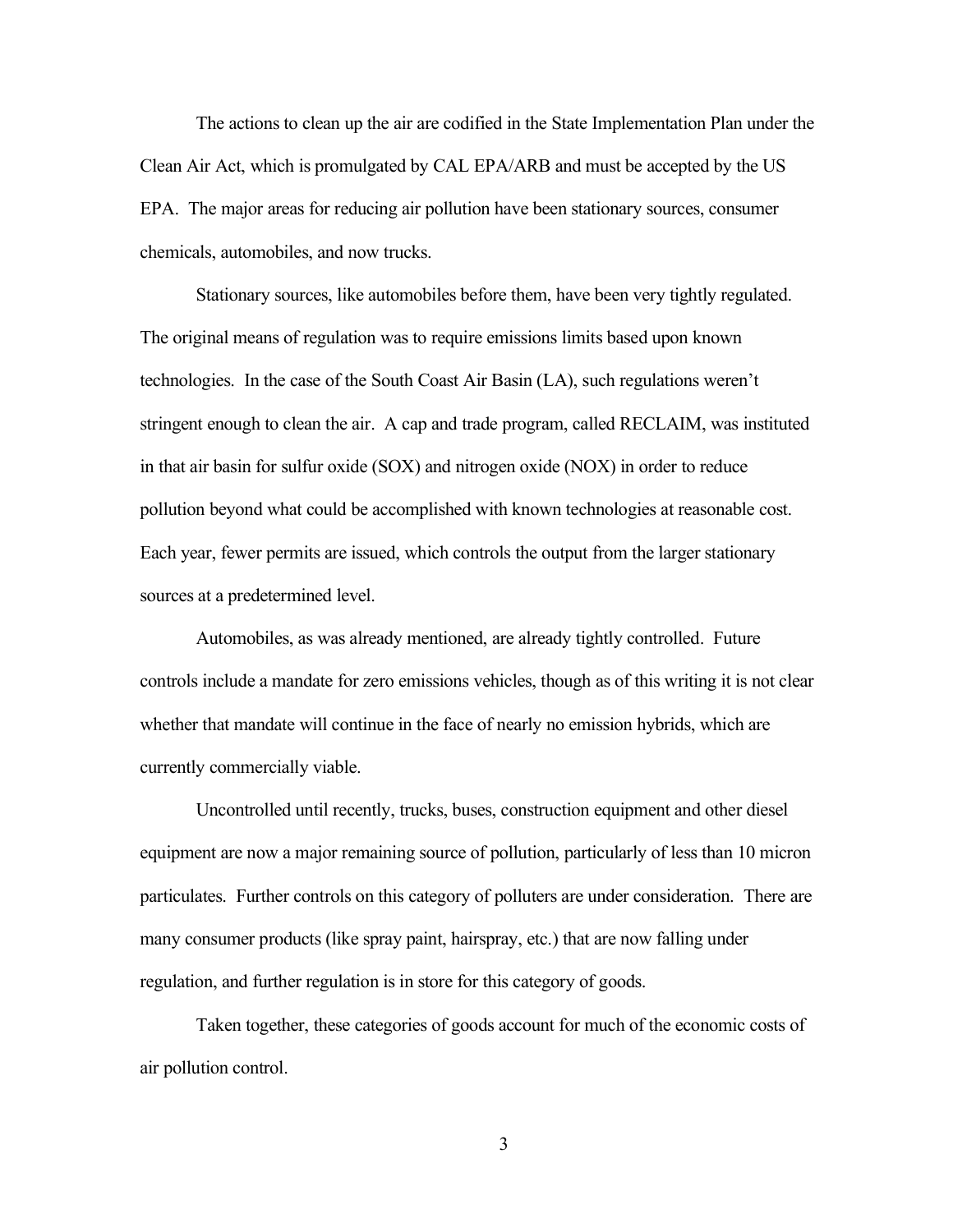The California legislature has gone further, at least in its studies, than conventional pollution control, to an examination of strategies to reduce greenhouse gasses. Potential fuel saving or fuel substitution scenarios which we have evaluated for the legislature go much further in changing the makeup of output than previous regulations.

In California, air pollution control is a potentially large constraint on economic activity. The research reported in this chapter was done in the course of providing studies for the State Implementation Plan for the clean air act and for a series of petroleum sparing potential scenarios.

This chapter will consider three policy options, a tax option, a collection of policies aimed at pollution, and a collection of policies aimed at attaining fuel efficiency. They will be compared in the conclusion.

The next section is a non-technical description of E-DRAM. Section III outlines modifications made to E-DRAM for this project. Section IV presents baseline solutions to the model for the years 1999 and 2020. Section V evaluates various policy scenarios in 1999 and 2020. Section VI offers concluding remarks.

#### **A Description of the E-DRAM Model**

E-DRAM describes the relationship among California producers, California households, California governments, and the rest of the world. Rather than tracking each individual producer, household, or government agency in the economy, however, E-DRAM combines similar agents into single sectors. Constructing a cogent sectoring scheme, the first step of model construction, is discussed immediately below; this discussion is followed by a description of the key agents in the economy—producers and consumers.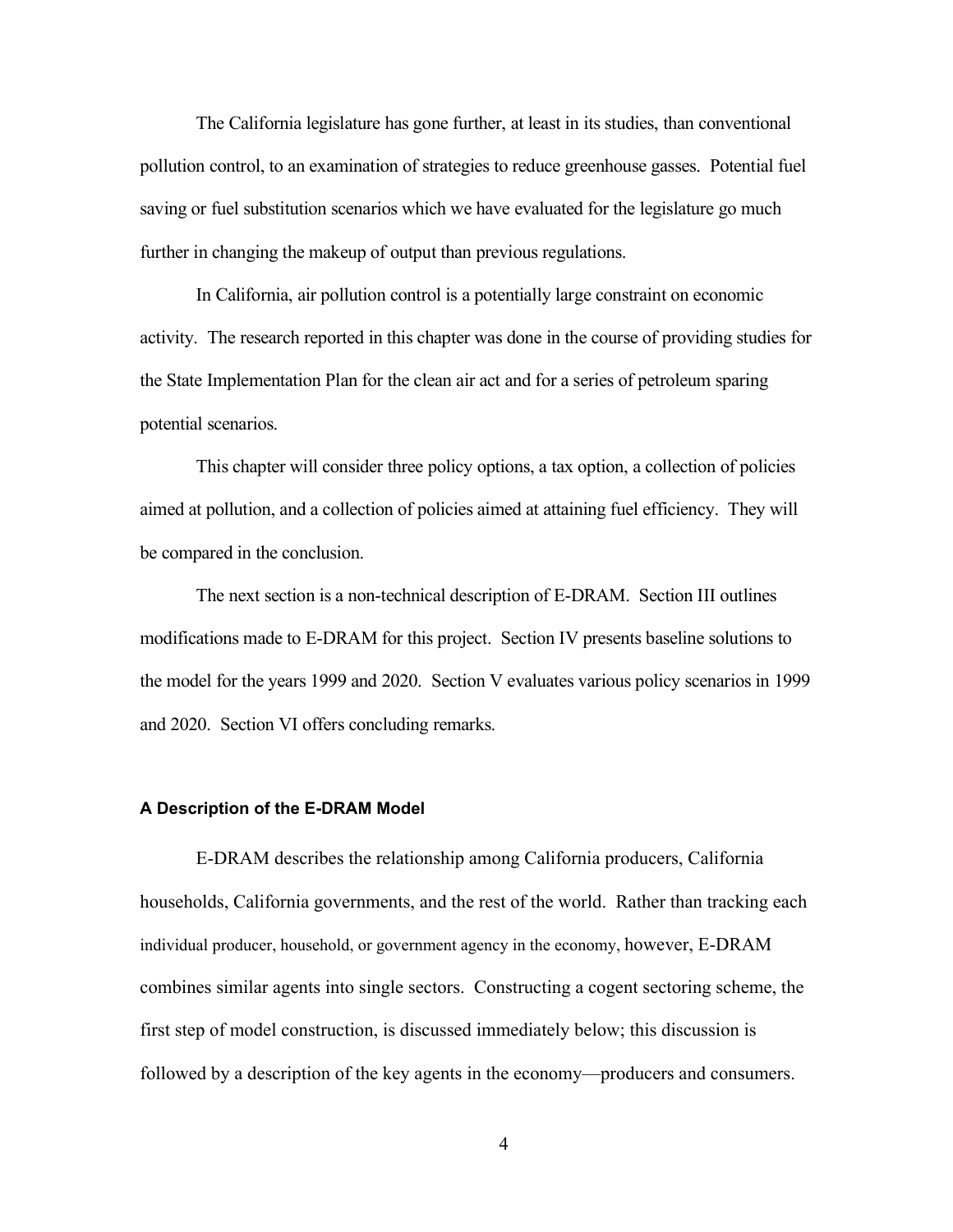For the E-DRAM model, the California economy has been divided into 93 distinct sectors: 29 industrial sectors, two factor sectors (labor and capital), nine consumer good sectors, nine household sectors, one investment sector, 45 government sectors, and one sector representing the rest of the world. These aggregates generally represent the major industrial and commercial sectors of the California economy, though a few are tailored to capture sectors of particular regulatory interest. For instance, production of internal combustion engines and consumer chemicals are each delineated as distinct sectors.2

Data for the industrial sectors originate from the U.S. Department of Commerce's Bureau of Economic Analysis (BEA), and is based on the Census of Business—a detailed survey of U.S. companies conducted every five years.<sup>3</sup> The survey contains information about intermediate purchases, factor (labor, capital, land and entrepreneurship) payments, and taxes. Although quite extensive, the survey only allows inference about groups of firms at the national level. The conversion of national data to updated California data is accomplished using a combination of state level employment data and estimates from DOF's econometric modeling.

Like firms, households are also aggregated. California households are divided into categories based upon their income. There are seven such categories in the model, each one corresponding to a California Personal Income Tax marginal tax rate (0, 1, 2, 4, 6, 8, and 9.3 percent). Household income data come from the California Franchise Tax Board Personal Income Tax "sanitized" sample. Data on consumption by income class is derived from national survey data.

Firms are assumed to maximize profits.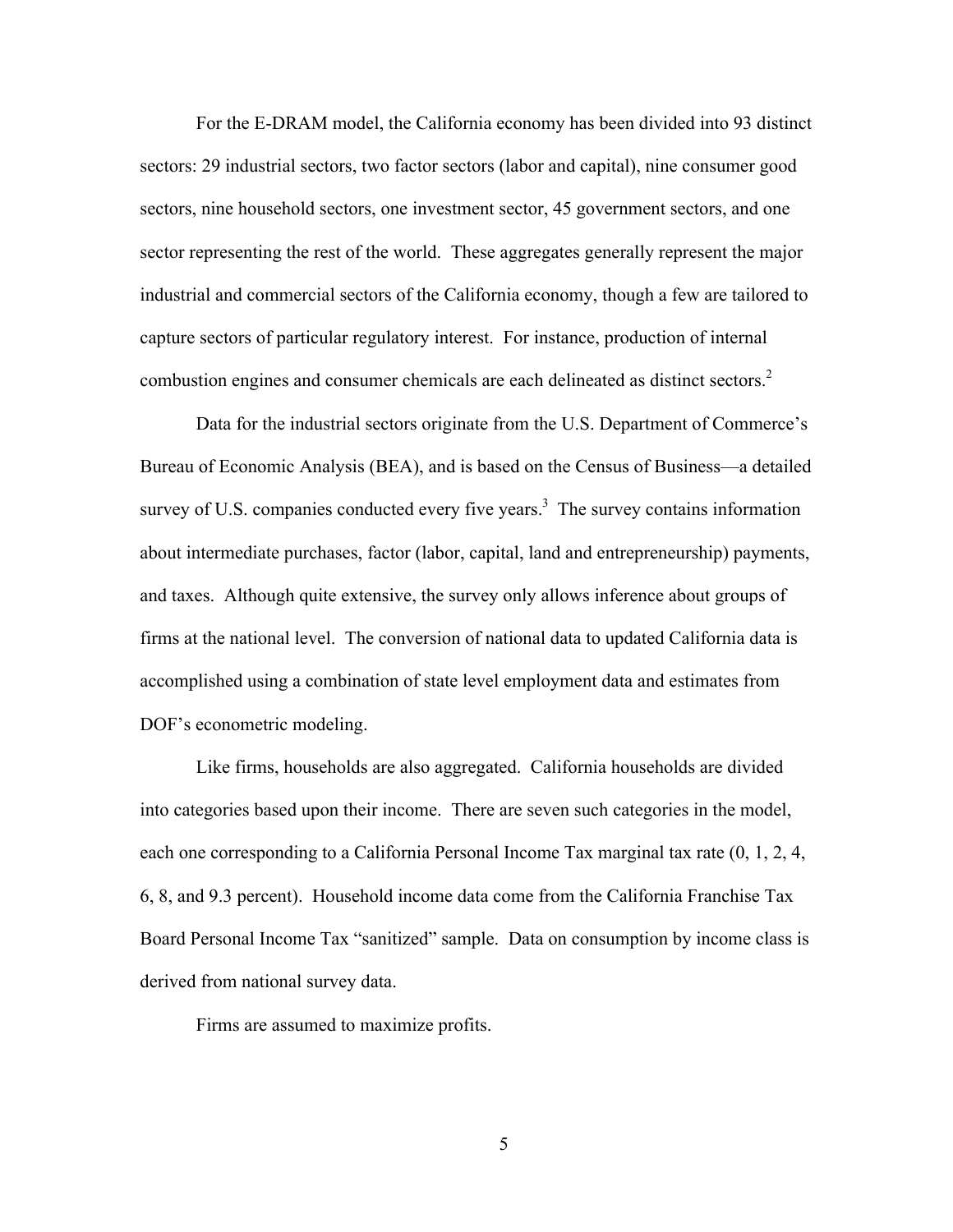Households make two types of decisions: they decide to buy goods and services; they also decide to sell labor and capital services. They are assumed to maximize utility. Household demand functions are estimated from the U.S. Bureau of Labor Statistics' Consumer Expenditure Survey data. Labor supply is taken from published literature.

In addition to the household and firm decisions described, firms have an investment function that depends upon their aftertax rate of return and households have migration functions dependent, inter alia, on their after tax real wage.

Governments are represented in great detail. California government is assumed to have a balanced budget. Increased taxes fund education according to state law (Proposition 98) and the remaining funds are allocated in proportion to historic levels. Deductibility of state from federal income taxes is also accounted for.

The model calculates the prices (relative to a base of one) which clear all of the markets.

The figure below shows the flows in the model. For instance, households pay money (dotted line) for goods and services (solid line) and supply factors—labor and capital—(solid line) and receive income (dotted line).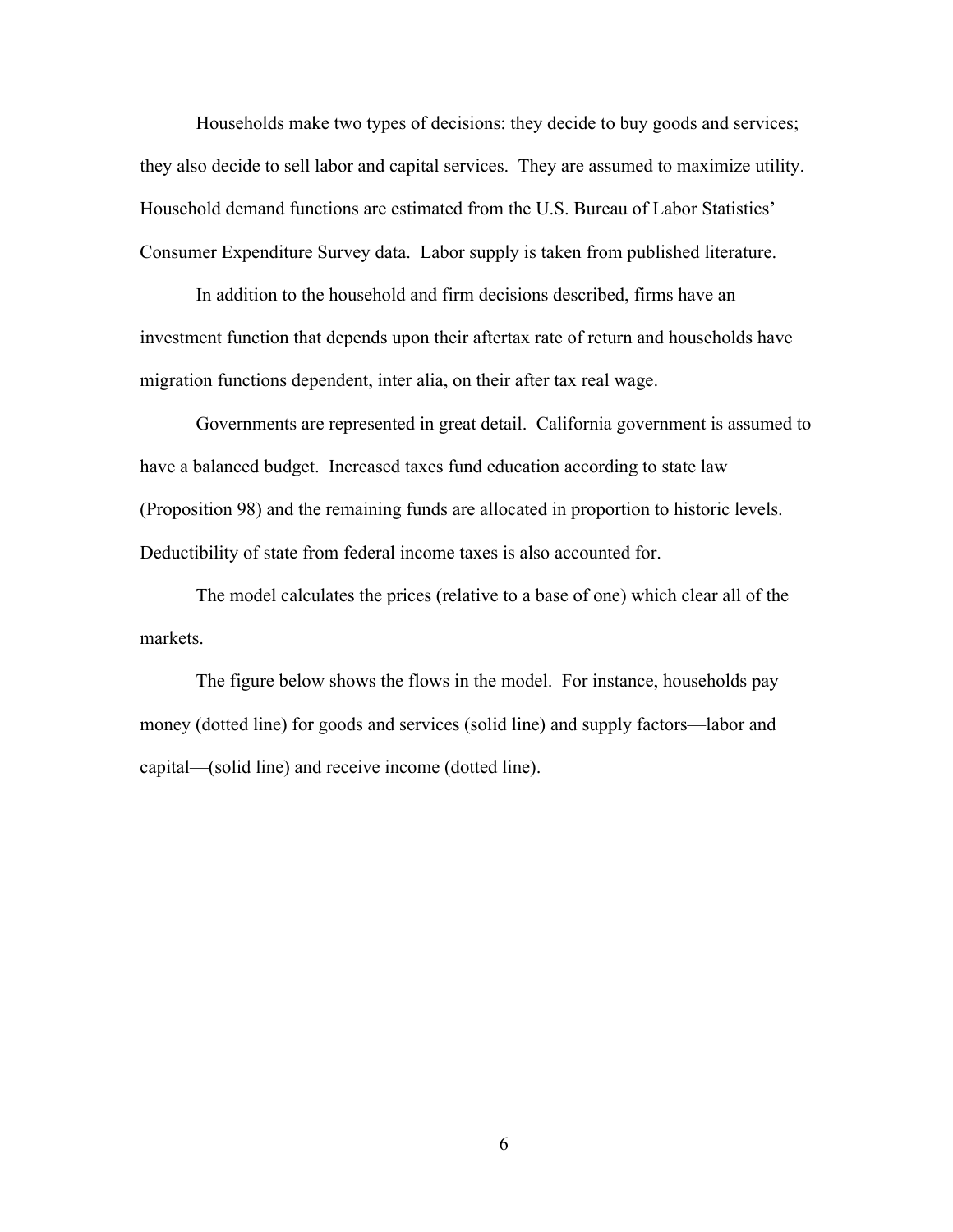

**Figure 1. The Complete Circular-Flow Diagram**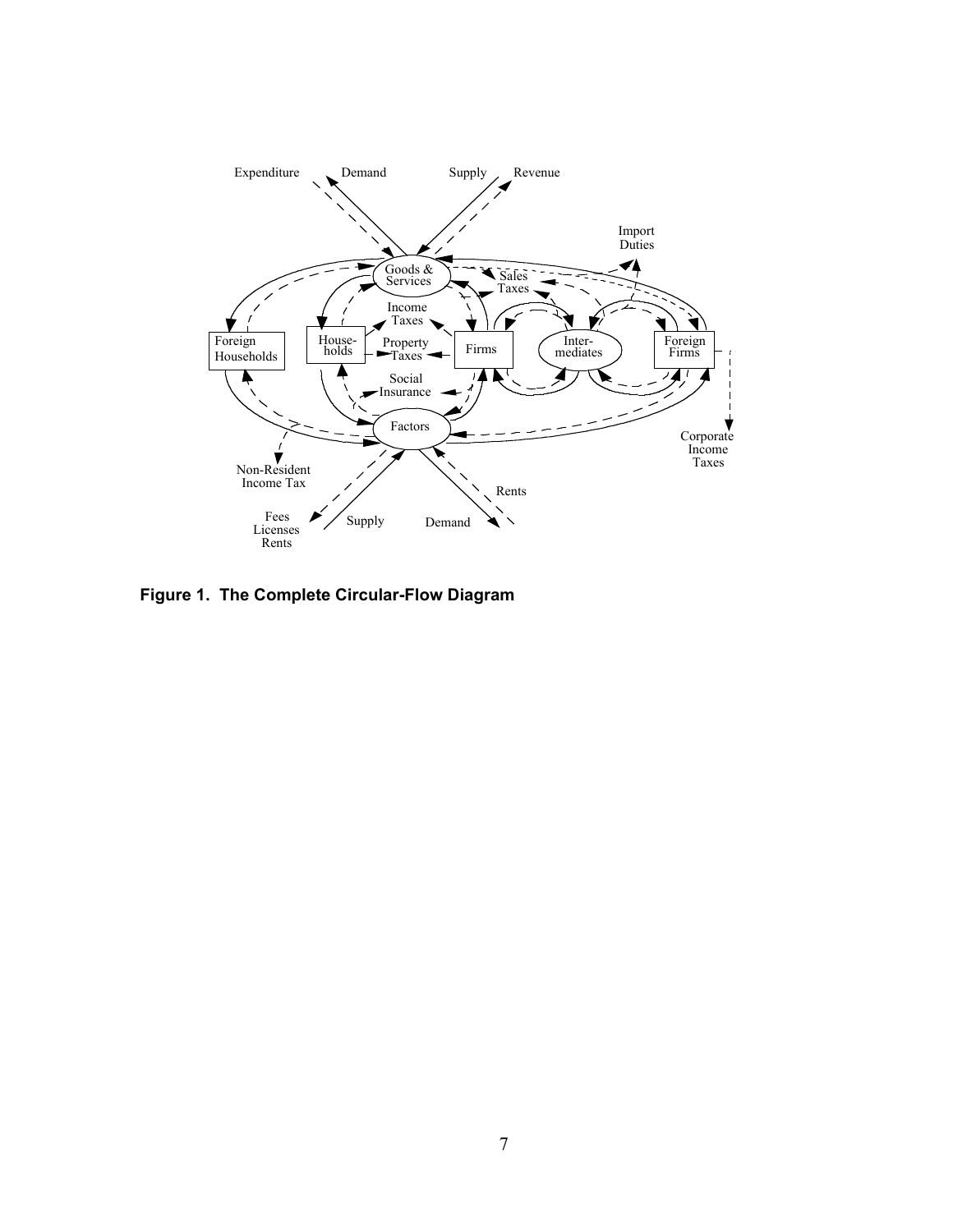#### **Regional and National Model Differences**

Regional, or sub-national, CGE models are very similar in design to national and international models, but exhibit major differences in several key assumptions. The seven most important differences between national and regional CGE models are discussed below.

The first, and maybe most important, difference is that regional CGE models do not require that regional savings equal regional investment. When Californians save more than California investors want to use, excess savings flow out of the state. When the converse is true, savings flow into the state. Rational economic agents would not accept less interest on their savings from California investors if higher interest rates were available in other states or countries. Conversely, rational investors in California would not pay higher interest for the use of Californian savings if other states or countries offered lower rates.

The second difference is that regional economies trade a larger share of their output. Therefore, trade is more important in regional models. Note that interstate trade is part of the Rest of the World for California but ignored in national considerations of trade.

The third difference is that regional economies face larger and more volatile migration flows than nations. Regional and international migration to California is a major factor in the State's economy.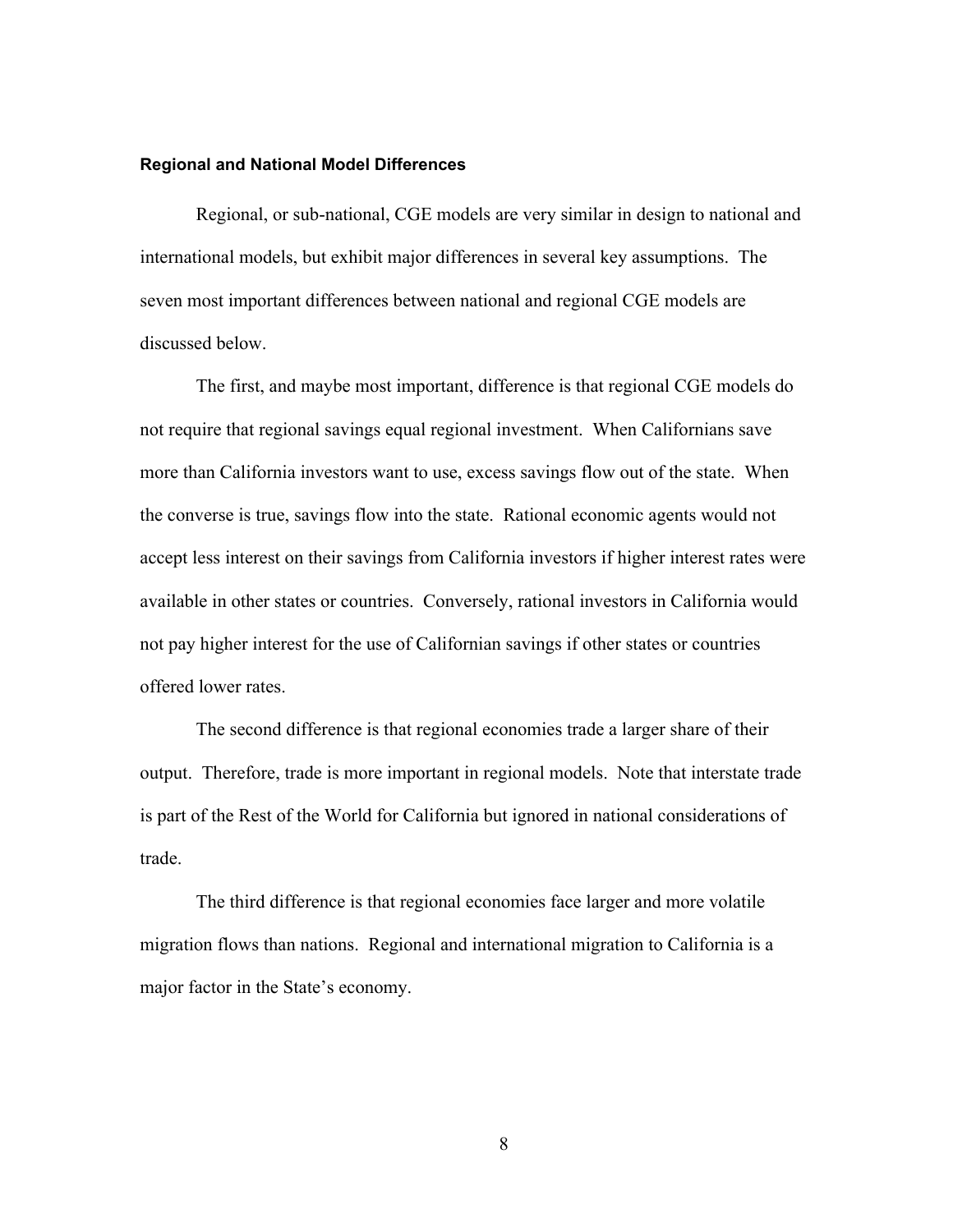The fourth difference between national and regional CGEs is that regional economies have no control over monetary policy. The Federal Reserve is responsible for monetary policy and is a national institution.

The fifth difference is that in regional models taxes are interdependent through deductibility. Some local taxes are deductible from incomes subject to California personal income taxes and bank and corporation taxes. Some local and state taxes are deductible from incomes subject to federal personal income tax and may be eligible for deduction from corporate incomes for federal purposes. In E-DRAM, the personal tax deductibility is explicitly modeled. Since corporate deductibility is more uncertain and since the apportionment rules may reduce the connection to federal corporate taxes, corporate deductibility has not been included in E-DRAM.

Sixth, while good data for a CGE are hard to find at the national level, in many cases they are nonexistent for regional economies. The E-DRAM uses published economic and statistical literature to simulate much of the data important to our model. In some cases, such as labor supply, a wide variety of results are presented in the literature. This problem is addressed in three ways: (1) values are chosen so as to avoid the extremes, (2) the model is tested to determine the degree to which results are dependent upon our assumptions (this process is called "sensitivity analysis"), and (3) the use of published literature, especially of national results, has been minimized.

Seventh, the California CGE differs from a national CGE in that California faces a balanced-budget requirement. Even if this is ignored in the short run, bond markets tend to reflect this fact. When California issued bonds to cover short-term deficit spending in the early 1990s, bond ratings forced up the cost of borrowing. Ultimately,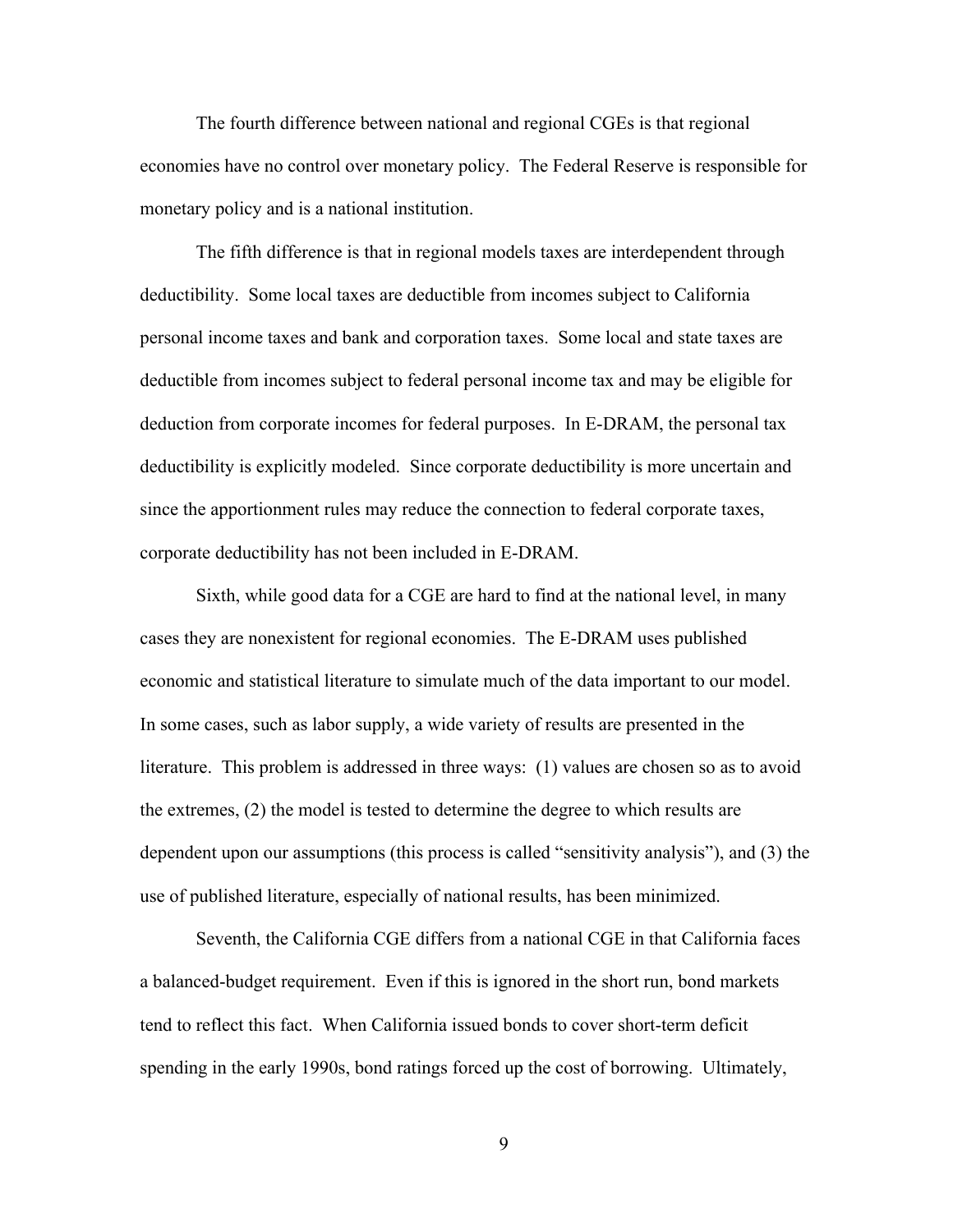California would face unreasonable borrowing costs should it decide to maintain this level of borrowing.

#### **Future Models and the Petroleum Sector**

For examining petroleum dependency issues in particular, the E-DRAM built for ARB as described in Berck and Hess (Feb. 2000) is enhanced in three ways. First, Petroleum sector data is modified. Second, the 1998/1999 base year model is extrapolated out to 2020 and 2050 based on state population, personal income, and industry-specific forecasts. Third, parameters to adjust for technological change in the form of increased fuel efficiency and fuel displacement are incorporated into the model.

E-DRAM's original industrial accounts are national accounts scaled to the state level using California employment data. These accounts have been reconciled with more California-specific Petroleum sector figures, originally sourced from US Energy Information Administration data.

Estimates for 2020 and 2050 were obtained by first determining the overall demand for finished products. This was estimated from the CEC projections of baseline fuel demands (CEC, 2001). Fuel use was projected to grow at rates between 1.6% for gasoline and 3.4 percent for jet fuel. In line with recent experience, California refinery capacity is assumed to increase at one-half percent per year until 2020 and then not at all. Lack of additional refinery capacity is a consequence of environmental restrictions, including regulation under the Clean Air and Clean Water Acts. CEC estimates of the price of crude oil for 2020/bbl were \$22.50, only slightly higher than today. Non-energy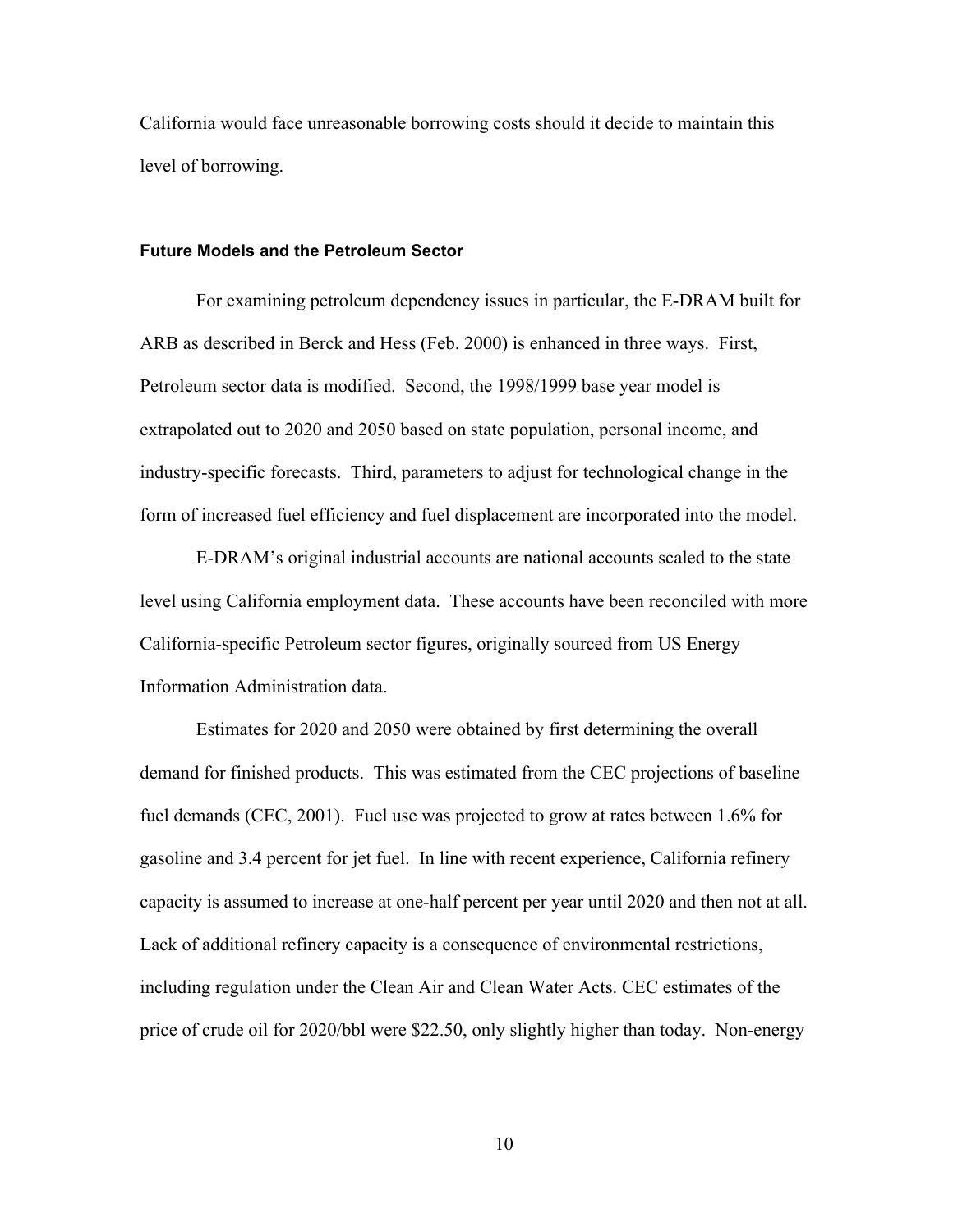related items were increased at an average annual growth rate of 2.84% for the years 2000 to 2020; an average annual growth rate of 2.58% was assumed for 2020 to 2050.

DOF projections suggest a California population growth rate of 1.36% annually. Compounding this rate delivered scale factors for re-basing employment data. Based on these growth factors, a model was constructed for 2020. Since population growth is slower than output growth, the model assumes a modest degree of labor augmenting technical progress. Table 1 below displays some of the salient characteristics of the projections incorporated in the 2020 based model and allows comparison with the 1999 based model.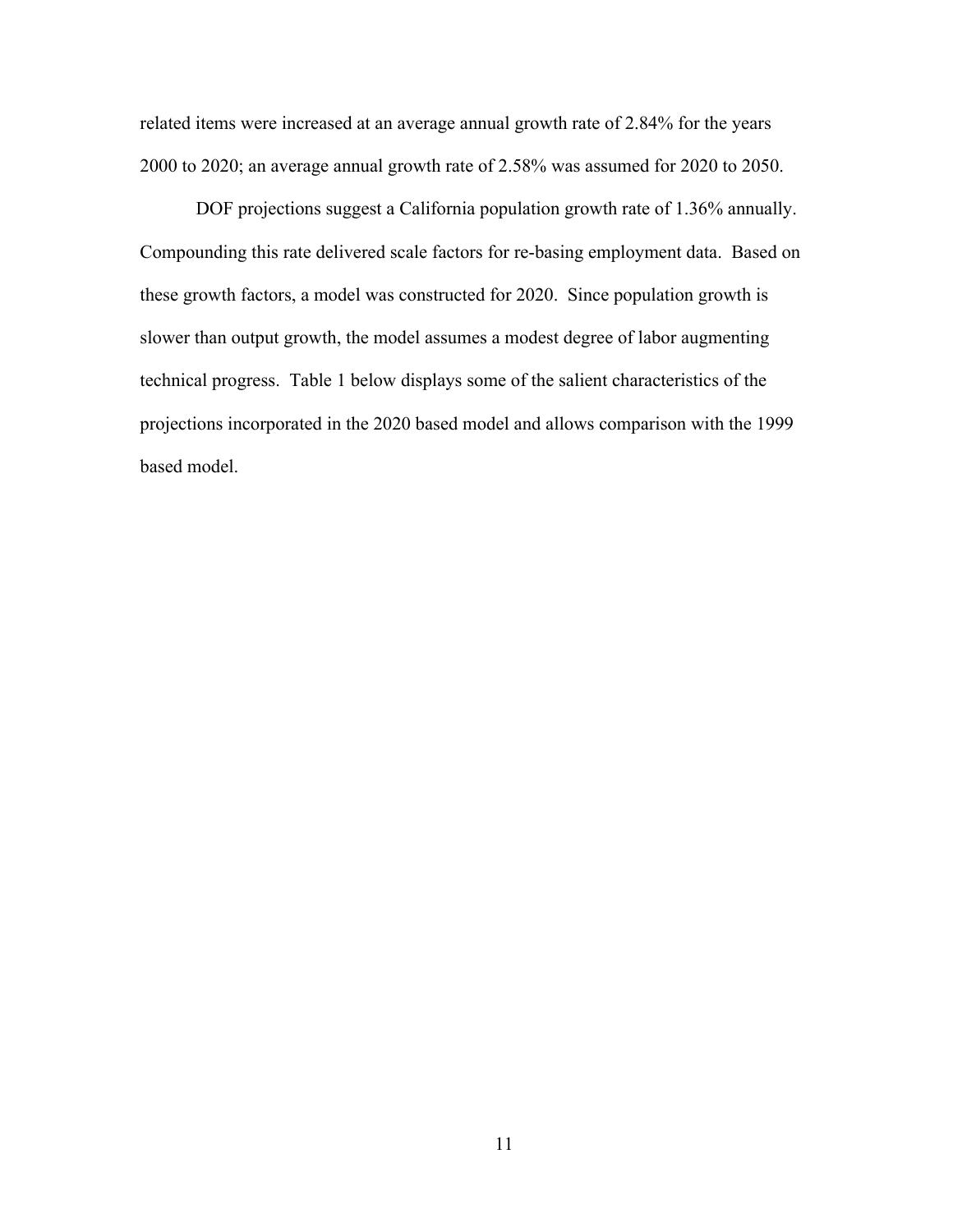|                             | 1999      | 2020      |
|-----------------------------|-----------|-----------|
|                             | Model     | Model     |
| CA Output (\$Billion)       | 1378.0905 | 3078.0223 |
| CA Pers. Income (\$Billion) | 892.4894  | 2009.5373 |
| Labor Demand (Millions)     | 14.0483   | 18.6605   |
| <b>Energy Minerals</b>      |           |           |
| Output (\$Billion)          | 5.8789    | 6.2086    |
| Jobs (Millions)             | 0.0178    | 0.0182    |
| Imports (\$Billion)         | 17.5404   | 36.0105   |
| Exports (\$Billion)         | 0.4375    | 1.0965    |
| Petroleum Refining          |           |           |
| Output (\$Billion)          | 24.8156   | 39.3048   |
|                             | 0.0       | 0.0       |
| Jobs (Millions)             | 220       | 292       |
|                             | 2.8       | 15.       |
| Imports (\$Billion)         | 058       | 6834      |
|                             | 6.4       | 11.       |
| Exports (\$Billion)         | 746       | 9979      |

# **Table 1. Model Data for 1999 and 2020**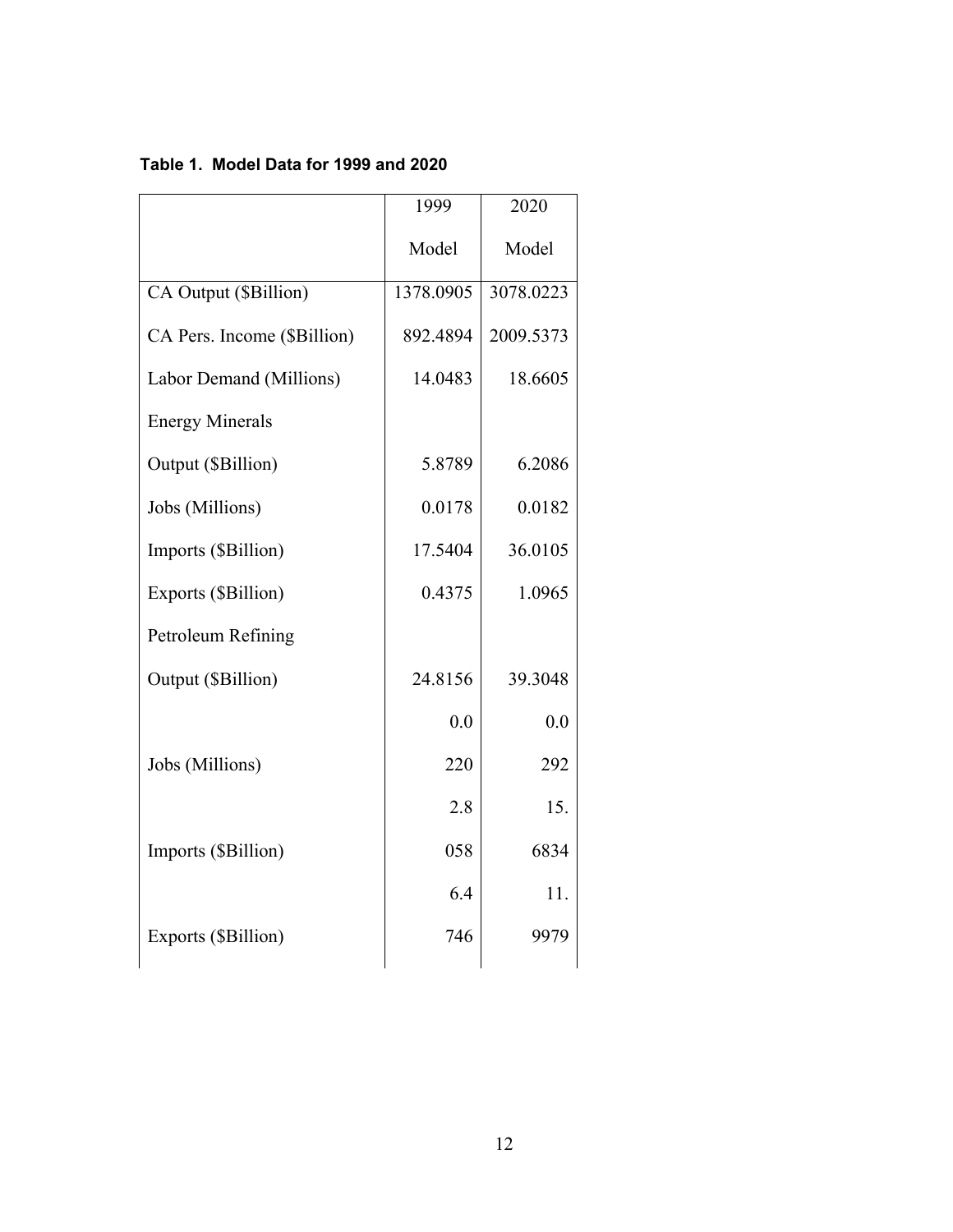#### **Three Types of Policies**

With these preliminaries behind us, three possible environmental policies will be described and evaluated. The first policy is a simply tax on fuel. While a tax is the answer most prescribed by economists to compensate for an externality, it does not perform in the context of an open economy nearly as well as other possible measures. The actual measures chosen to reduce pollution in California are standards for both mobile and stationary sources. The next experiment is a package of such measures, scaled to the same magnitude as the tax. The measures are broadly representative of the additional measures California is now considering to meet its obligations under the clean air act. The final experiment comes from a study of fuel saving policies and is far larger in its costs than either of the two previous measures.

#### **Taxes**

From the point of view of a State, the ideal tax on the petroleum industry is a sales tax on refinery product independent of origin. Such a tax does not disadvantage California refineries relative to out of state refineries and discourages use and refining, both polluting activities. California law makes it easier to levy a tax that is tied to an environmental purpose than to levy a general tax increase. It is doubtful that a tax that also fell upon out of state refiners could be justified under this tied theory by appealing to the environmental benefit of discouraging refining. To achieve the favored legislative treatment the tax would also need to be dedicated to an environmental purpose such as cleaning up refineries or brown fields. Here we consider the simple sales tax on petroleum, levied on all sales to California entities by the petroleum refining sector. The tax falls upon jet fuel (J4), diesel, and of course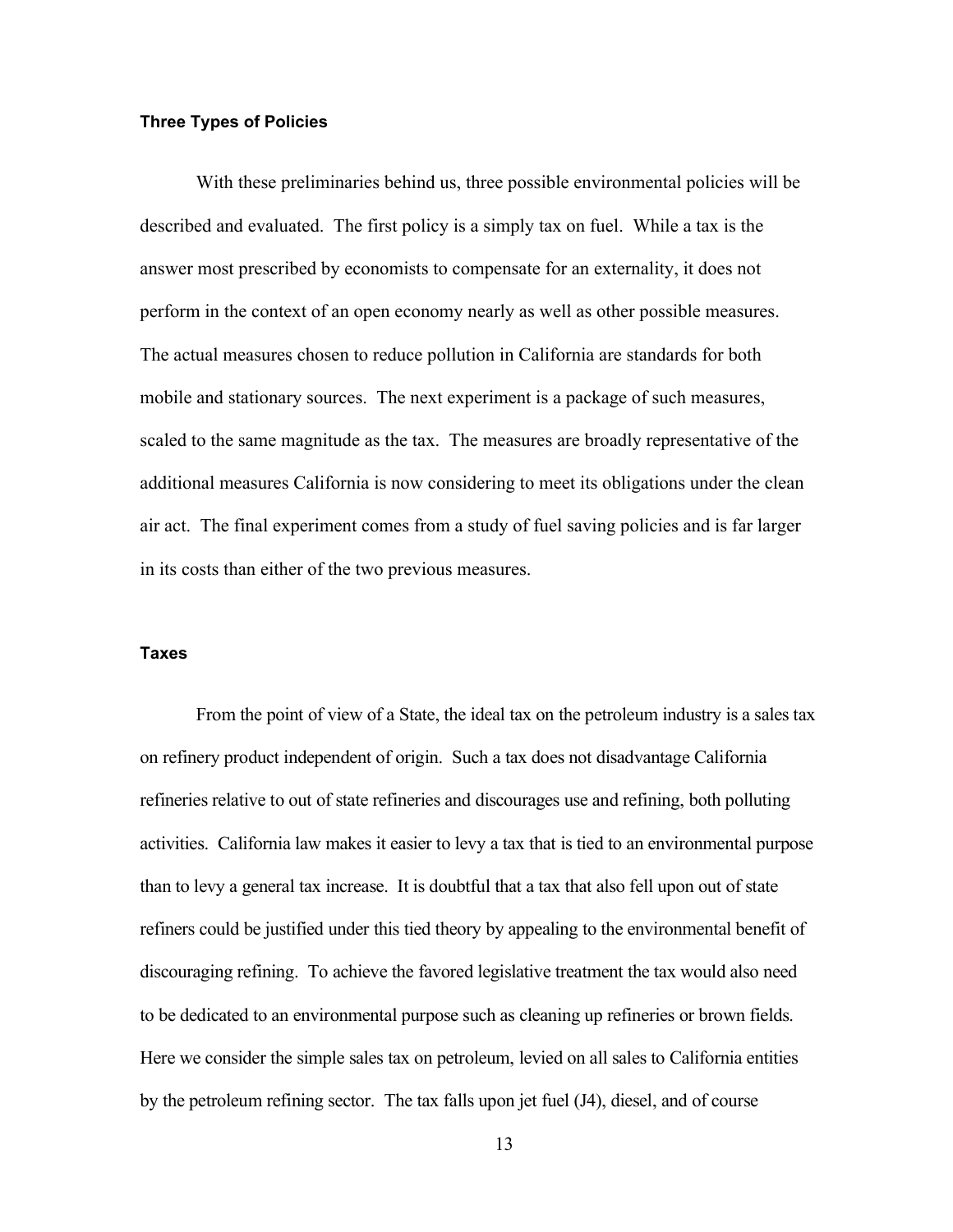gasoline. Since the E-DRAM production technology is Leontief in intermediate goods, the model response is to consume less of the goods that are petroleum intensive. In this case, the possibility of fuel switching seems quite low, so the only avenue available to respond to high price is conservation. The model, however, fixes the technologies available and the higher prices do not call forth more high fuel-efficiency cars, trucks, and jets. In the consumer sector, the elasticity of demand is -.2, which accords well with published studies, although those studies also do not have a time period long enough for vehicle fleets to change.

The experimental tax is set at \$500 million and it levied as a sales tax upon first the energy minerals sector and then the petroleum sector. The California demand for these sectors is 23 billion and 21 billion dollars respectively. The required sales tax rates are 2.2 and 2.4 percent respectively. California imports approximately three-quarters of its energy minerals, largely oil and gas. On the other hand, it is a net exporter of refined products. In these experiments, the revenues from the tax are spent in the same way as other general fund revenues. The results are in table 2. The tax on energy minerals decreases personal income by 970 million dollars while the tax on the refined product reduces personal income by the somewhat smaller 860 million dollars. The mechanism by which personal income is reduced is first by diverting income from people to the government, where it is spent, and second by making California products more expensive, reducing both external and internal demand. The reduction in demand in turn lowers real labor incomes and drives people out of the California labor market (either by being non-participants or by migration). The demand for labor decreases by 5,000 and 8,000 for the two taxes. The taxes on petroleum and on energy minerals have nearly the same effect on petroleum supply and demand. In theory the tax on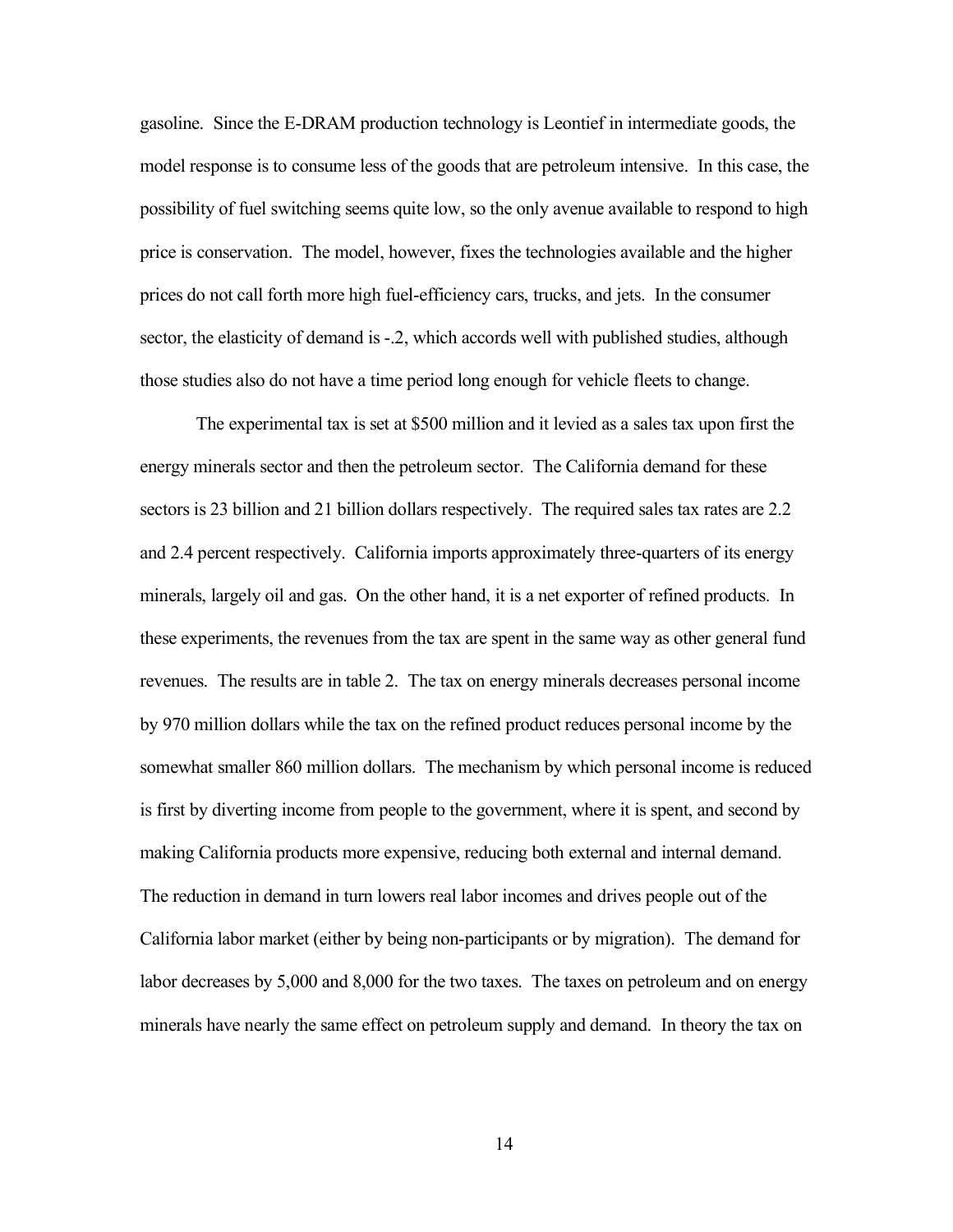energy minerals should have been superior since taxing petroleum allows the import of refined products and discourages export, but the model results are simply very close.

Adding a rebate of \$500 million to the bank and corporation taxes brings personal income back above the base level. This is a clear double dividend effect. However, the increased level of economic activity brings with it additional pollution and that too returns to above the base line level. In this model pollution is more sensitive to the level of economic activity than to the price of the necessary input.

The inability of the model to produce a substantial decrease in pollution when a tax is applied is a direct result of a low elasticity of demand for refined product. The following simulations all have regulations that force changes in the technology, presumably changes that consumers and firms would not make without much more drastic price changes.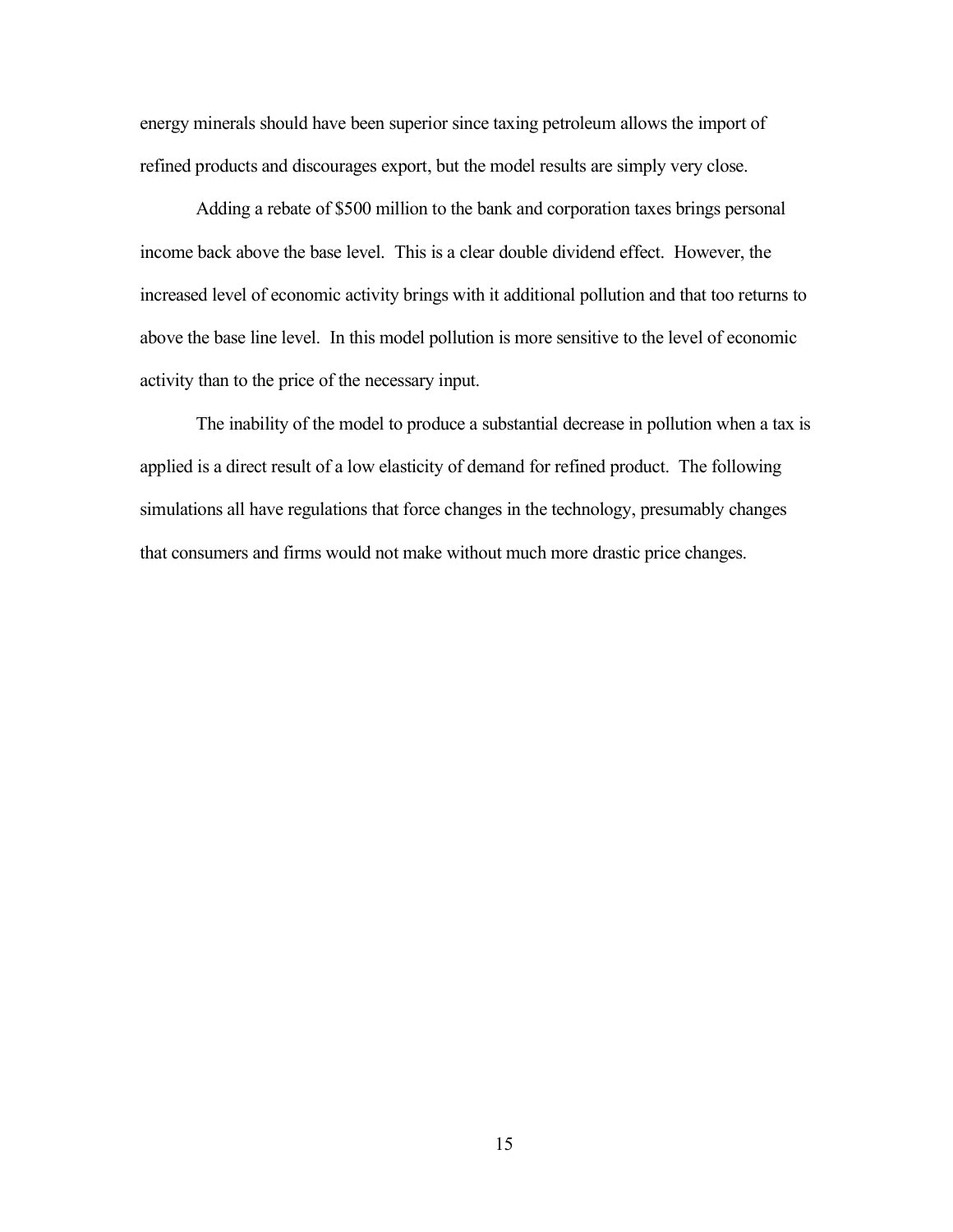# **Table 2. Pollution Tax**

|                     |          | Tax on       | Tax plus | Tax on       | Tax plus |
|---------------------|----------|--------------|----------|--------------|----------|
|                     | Today    | <b>ENMIN</b> | B&C      | <b>PETRO</b> | B&C      |
| Pers. Income        | 891.7924 | 890.8225     | 892.1676 | 890.9243     | 892.27   |
| Labor demand        | 14.04438 | 14.03724     | 14.04233 | 14.03626     | 14.04135 |
| <b>ENMIN Demand</b> | 22.98002 | 22.82141     | 22.82423 | 22.91646     | 22.91939 |
| <b>ENMIN</b> Supply | 5.880738 | 5.766593     | 5.768016 | 5.853002     | 5.854437 |
| PETRO Demand        | 21.14617 | 21.08048     | 21.06924 | 21.01005     | 20.999   |
| PETRO Supply        | 24.81637 | 24.57412     | 24.56372 | 24.66112     | 24.65092 |
| NOX Tons Per Day    | 3071.29  | 3067.38      | 3071.977 | 3069.795     | 3074.395 |
|                     |          |              |          |              |          |

Source: Computed. Notes: Pers. Income is personal income, ENMIN is the energy minerals sector, PETRO is the petroleum refining sector. All figures are for California only.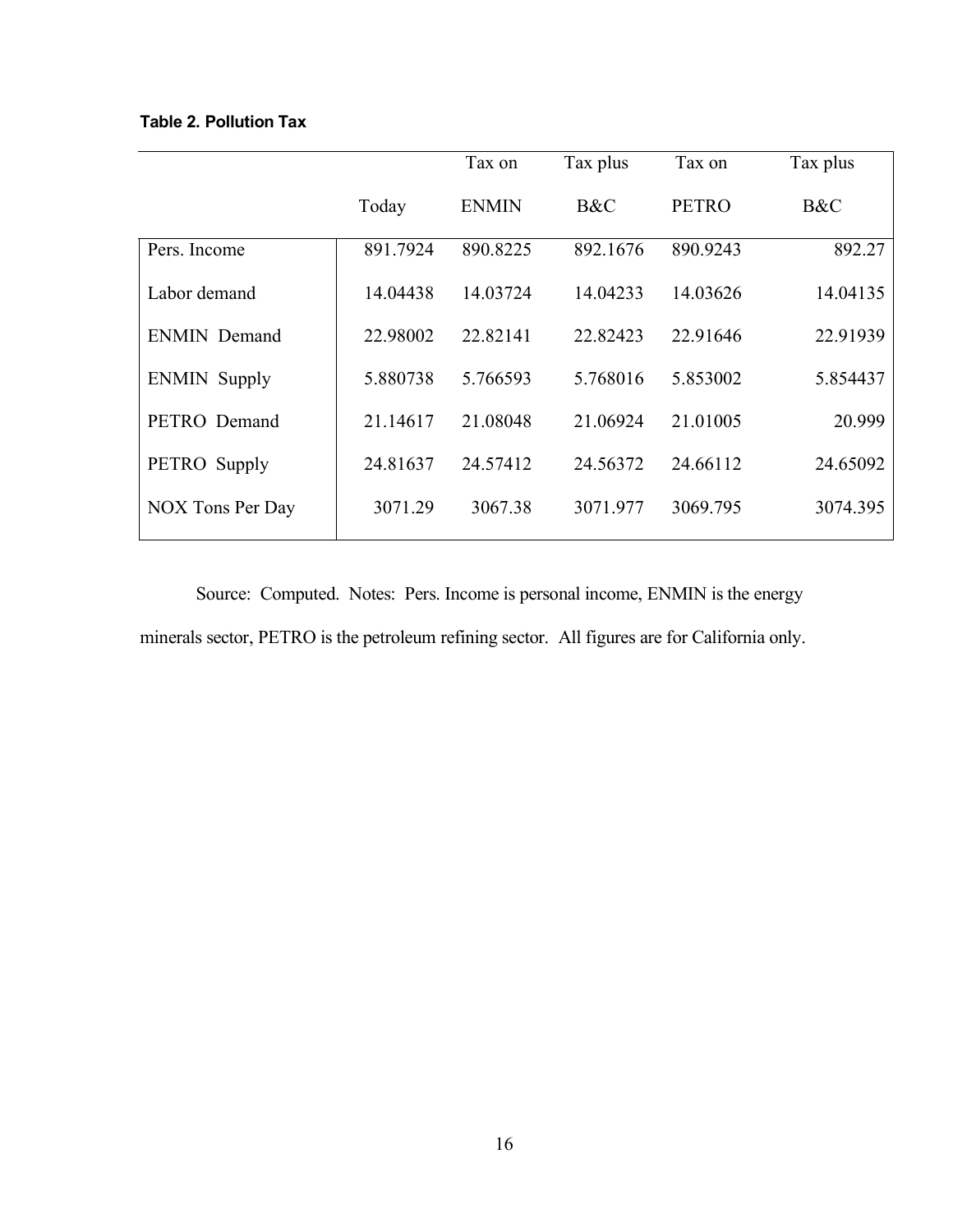#### **SIP Pre-studies**

In preparing the State Implementation plan under the clean air act, CAL ARB examined a large number of pollution control scenarios. These differ from the fuelsaving scenarios discussed later, in targeting sectors of the economy beyond transportation and also in not having tangible fuel saving benefits. The scenario is evaluated here for the year 1999, and the 2020 results were very similar. The total cost of the control measures was scaled to be \$500 million, which is somewhat less than the packages of measures currently under consideration. The policies consist of requiring that transport vehicles, consumer chemicals (like hairspray), and some other manufactured and service products be made in a more expensive and less polluting fashion. The additional expense is modeled as an increase in the purchases of intermediate goods by the sectors that produce these outputs. ARB estimates that the benefits to consumers from the measures would be more than twice the costs. The model doesn't account for these benefits of the measures, cleaner air, and as a result shows that people would emigrate from California. One way to include the benefits is simply to assume that the measures benefits would outweigh the costs in the migration decision, and therefore a second scenario was run in which migration was constrained to zero. In that case the losses in personal income were less. However, workers still have less disposable income and respond with lower labor force participation rates. Table 3 provides a short form of the results. These exercises show that the costs to the State of pollution control are greater than the static costs, but are still less than the benefits.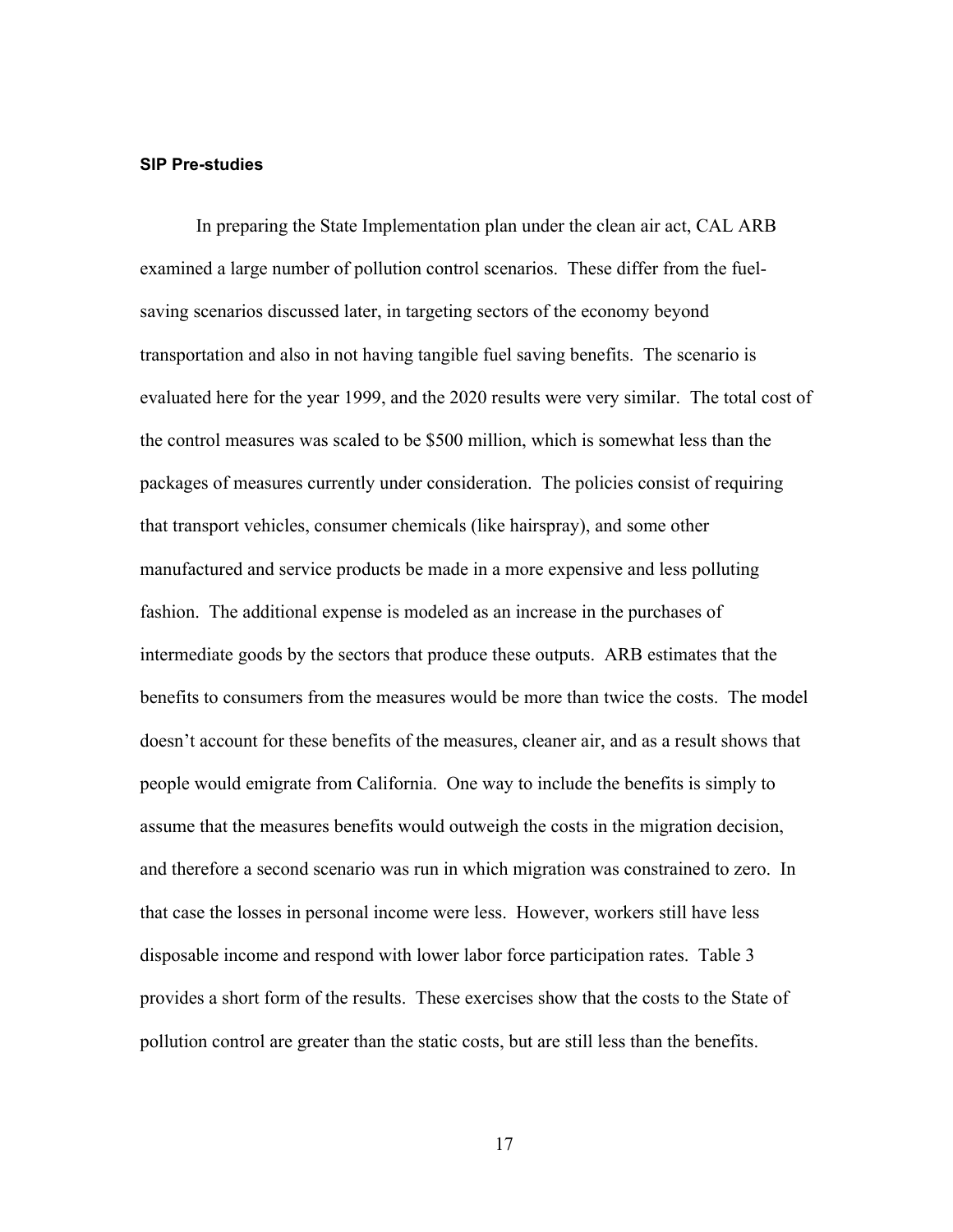#### **Table 3. Pre-Sip Studies**

| FUB99I                         | TODAY                           | <b>SIP</b>  | No Migration |
|--------------------------------|---------------------------------|-------------|--------------|
| Ca Output (\$Billion)          | 1377.413813 1376.4573 1376.6695 |             |              |
| Change CA Output               |                                 | $-0.956513$ | -0 744352    |
| CA Personal Income (\$Billion) | 891.792411                      | 890.94384   | 891.09303    |
| Change CA Pers. Inc.           |                                 | $-0.848567$ | $-0.699381$  |
| Labor Demand (Millions)        | 14.044381                       | 14.038663   | 14 040936    |

#### **Reduce Petroleum Dependence Strategies**

Below we analyze one of four alternate strategies for reducing California's petroleum dependence that were developed for the Legislature. The scenario chosen for analysis has the largest cost-benefit ratio. Each scenario is built around two elements: (1) reduced gasoline demand from improved light-duty vehicle fuel economy, and (2) diesel fuel displacement from gas-to-liquid (GTL) or Fischer Tropsch diesel fuels. The scenarios were constructed to try to "bound" the possible impacts to the California economy. Scenario 1 combines off-the-shelf fuel efficiency improvements in light-duty vehicles with a 33 percent blend of FTD in diesel fuel to meet ARB's future ULSD specification. Scenario 2 is like scenario 1, but includes more fuel saving technology. Conversely, Scenarios 3 and 4 incorporate more aggressive and therefore more costly fuel efficiency or displacement options. Scenario 2 is presented in detail below.

Each scenario is modeled and coded as some combination of increased transportation costs and altered—generally decreased—fuel costs. The rationale is that more efficient transportation is costlier to produce, but saves fuel.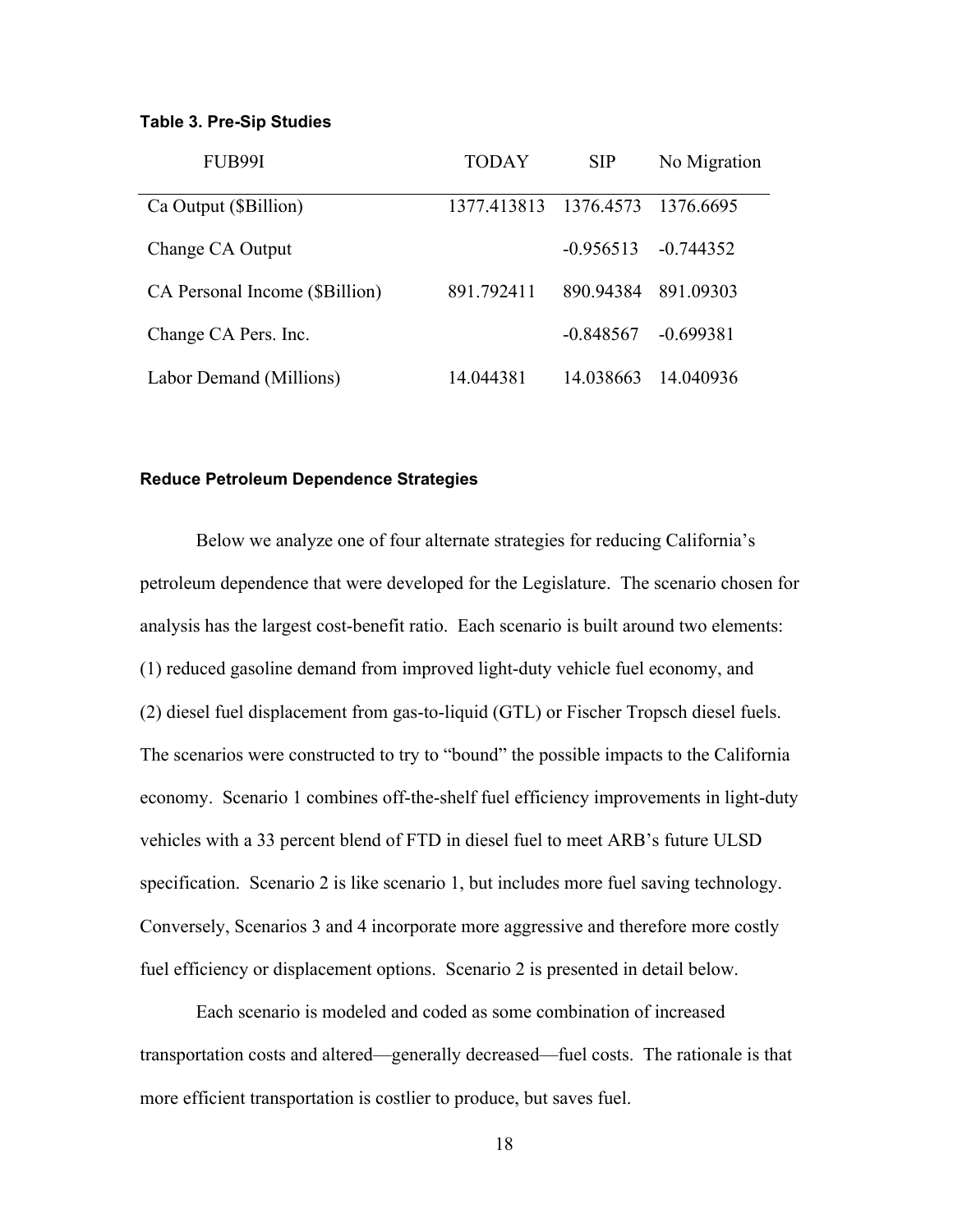The CEC estimates that residential use accounts for roughly 90% of gasoline consumption in the state. Hence, 90% of projected increases in engine costs are apportioned to household and 10% are apportioned to industries. Likewise, 90% of projected fuel savings are apportioned to households and 10% are apportioned to industries.

#### **ACEE-Advanced Fuel Economy Improvements**

Scenario 2 incorporates fuel economy technologies in light-duty vehicles. In this case, technology costs and benefits were determined from ACEEE analysis for advanced fuel economy improvements. It was assumed that these improvements would be implemented in all new light-duty passenger cars and trucks starting in 2008.

Table 4 shows our estimates of the economic inputs for modeling.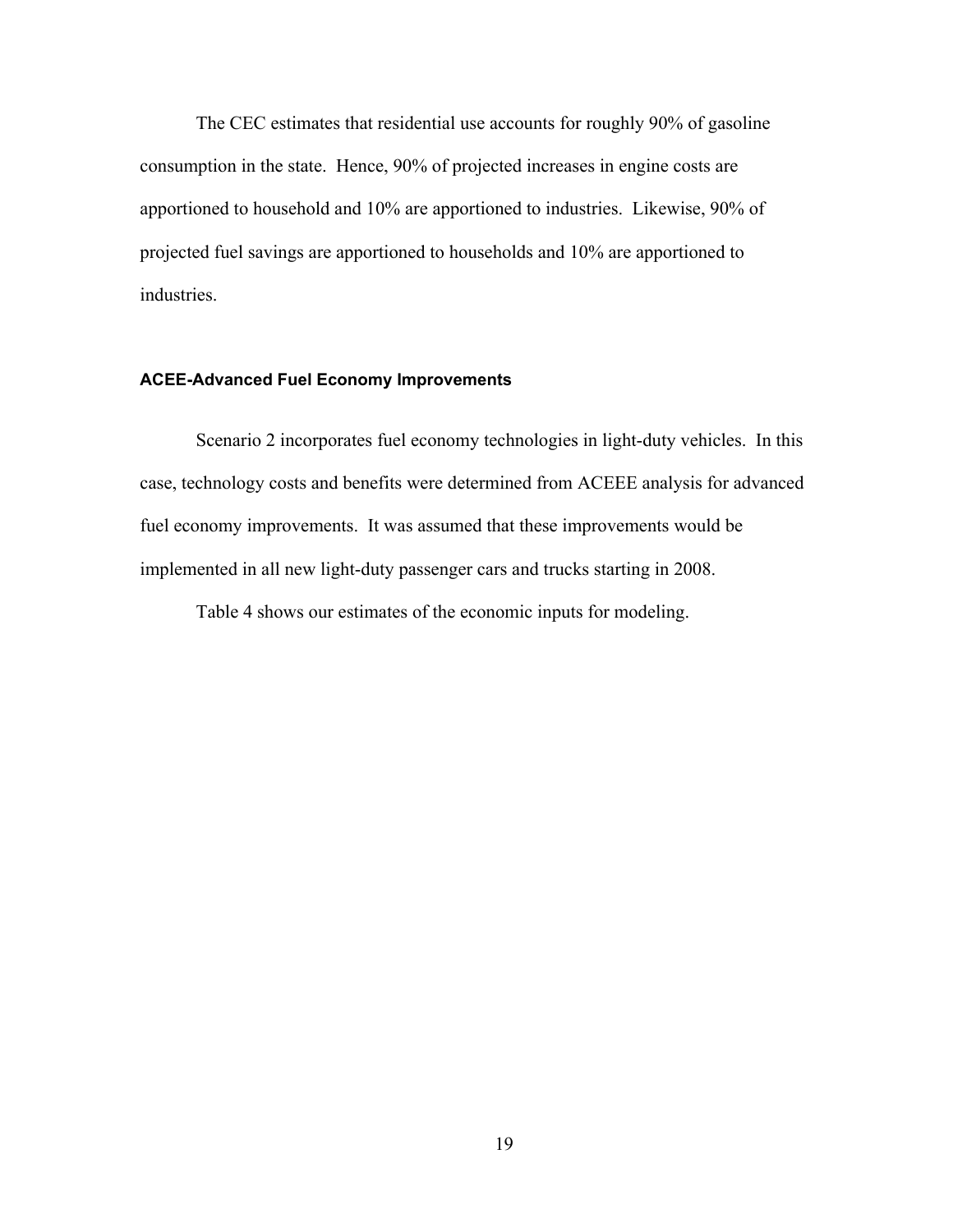## **Table 4. Estimated Economic Inputs for Scenario 2: ACEE-Advanced Fuel Economy Improvements**

| <b>Changes in Consumer</b> | <b>Million 2002 \$</b> |                                  | <b>Million 2002 \$</b> |
|----------------------------|------------------------|----------------------------------|------------------------|
| <b>Expenditures</b>        | 2020                   | <b>Changes in Sector Revenue</b> | 2020                   |
| Cost                       |                        | <b>Benefit</b>                   |                        |
| Household                  | 4,197                  | Vehicle Mfg.                     | 4,197                  |
| (inc. vehicle cost)        |                        | (inc. vehicle revenue)           |                        |
| Household                  | 501                    | Vehicle Mfg.                     | 501                    |
| (inc. PZEV cost)           |                        | (inc. PZEV revenue)              |                        |
| Commercial                 | 125                    | Foreign GTL Producer             | 125                    |
| (inc. GTL-diesel cost)     |                        | (inc. revenue)                   |                        |
| <b>Total Cost</b>          | 4,824                  | <b>Total Benefits</b>            | 4,824                  |
| <b>Benefits</b>            |                        | Cost                             |                        |
| Household                  | 9,284                  | Refiners                         | 7,246                  |
| (dec. gasoline             |                        | (decrease in revenue)            |                        |
| expenditure)               |                        |                                  |                        |
|                            |                        | California Excise Tax            | 1,019                  |
|                            |                        | (dec. revenue)                   |                        |
|                            |                        | Federal Excise Tax               | 1,019                  |
|                            |                        | (dec. revenue)                   |                        |
| <b>Total Benefits</b>      | 9,284                  | <b>Total Costs</b>               | 9,284                  |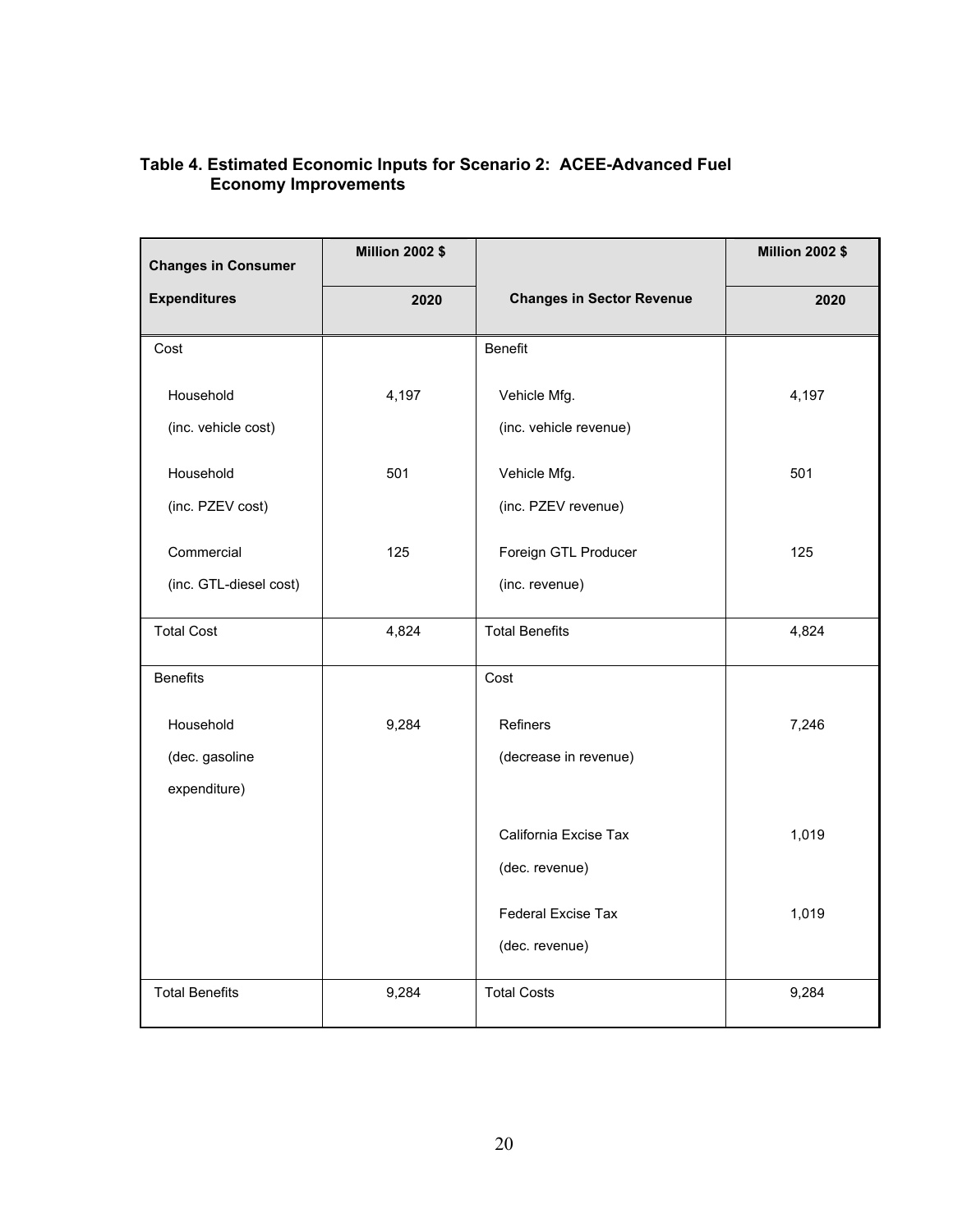Scenario 2 is implemented in the following manner.

The cost of consumer transportation (CTRNS) increases by 90% of projected consumer cost. These additional costs are inserted such that the new, higher amount of consumer transportation spending is expressed as the appropriate multiple of old spending.

The cost of industrial engines increases by 10% of the projected consumer cost, plus the commercial costs. These additional costs are inserted such that the new, higher amount of industrial spending on engines is expressed as the appropriate multiple of old spending.

Similarly, 90% of the projected savings from increased fuel efficiency accrue to consumers. These savings are inserted such that the new, lower amount of consumer fuel spending is expressed as the appropriate fraction of old spending.

10% of the projected savings from increased fuel efficiency accrue to industry. These savings are inserted such that the new, lower amount of industrial spending on fuel is expressed as the appropriate multiple of old spending.

Table 5 below compares selected results for base model and Scenario 2 runs of E-DRAM. Results show that Scenario 2 slightly reduces state output (by 0.26% in 2020) while leaving state personal income essentially unchanged. Real personal income remains constant while output falls because of increased consumer purchasing power due to improved fuel efficiency. Results indicate that the price of consumer fuel – interpreted as the price of vehicle miles traveled – is roughly 9% lower in Scenario 2 than in base.

Increased fuel efficiency reduces the demand for refined petroleum products. E-DRAM predicts petroleum sector output being 12% lower in 2020 under Scenario 2 vs.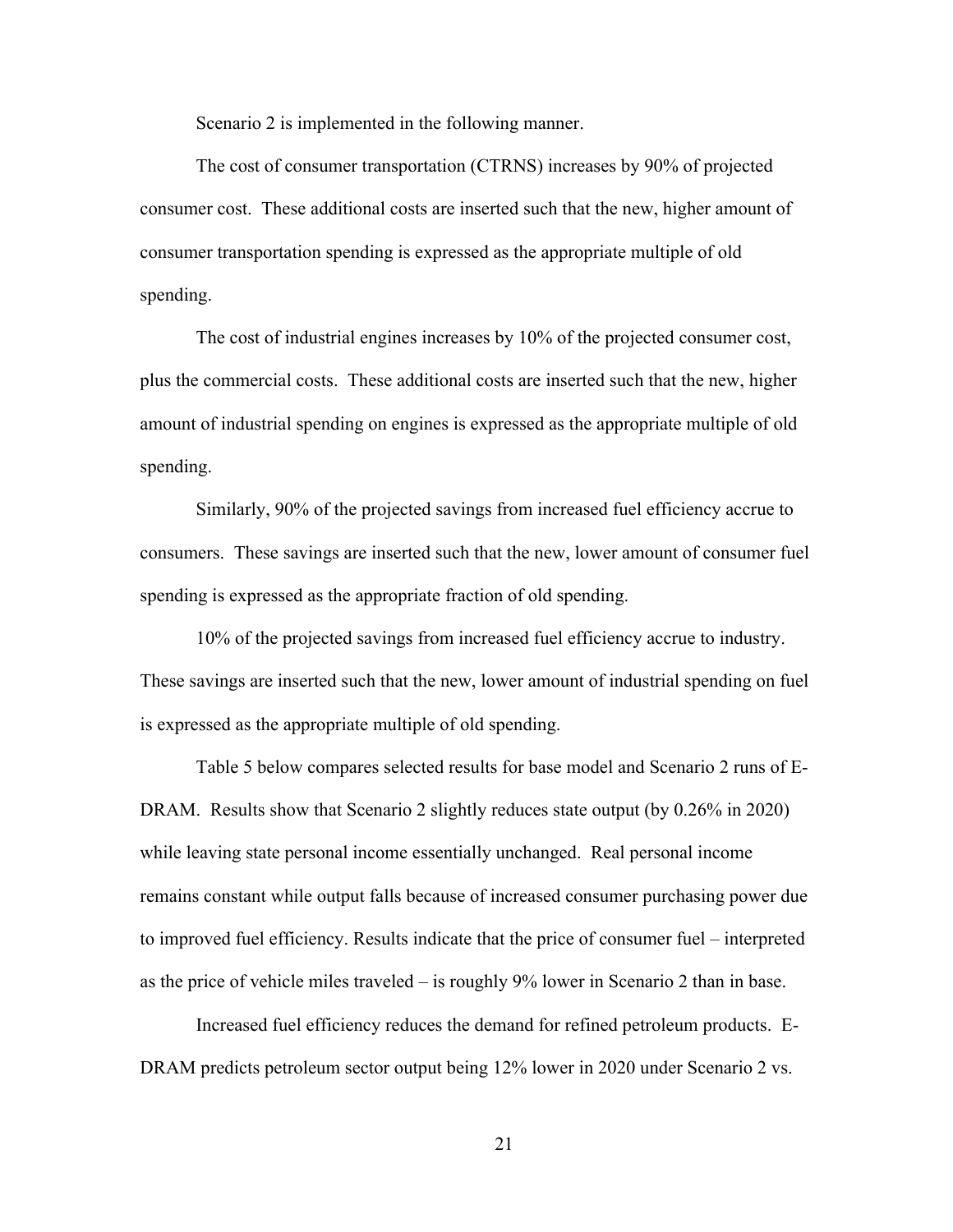base. Decreased petroleum sector output adversely affects upstream crude oil suppliers. The model predicts energy and mining sector output being 7% lower in 2020 under Scenario 2 than base.

Money freed from fuel expenditure is spent in other sectors. Scenario 2 raises both food and apparel sector output by 6-7% over base.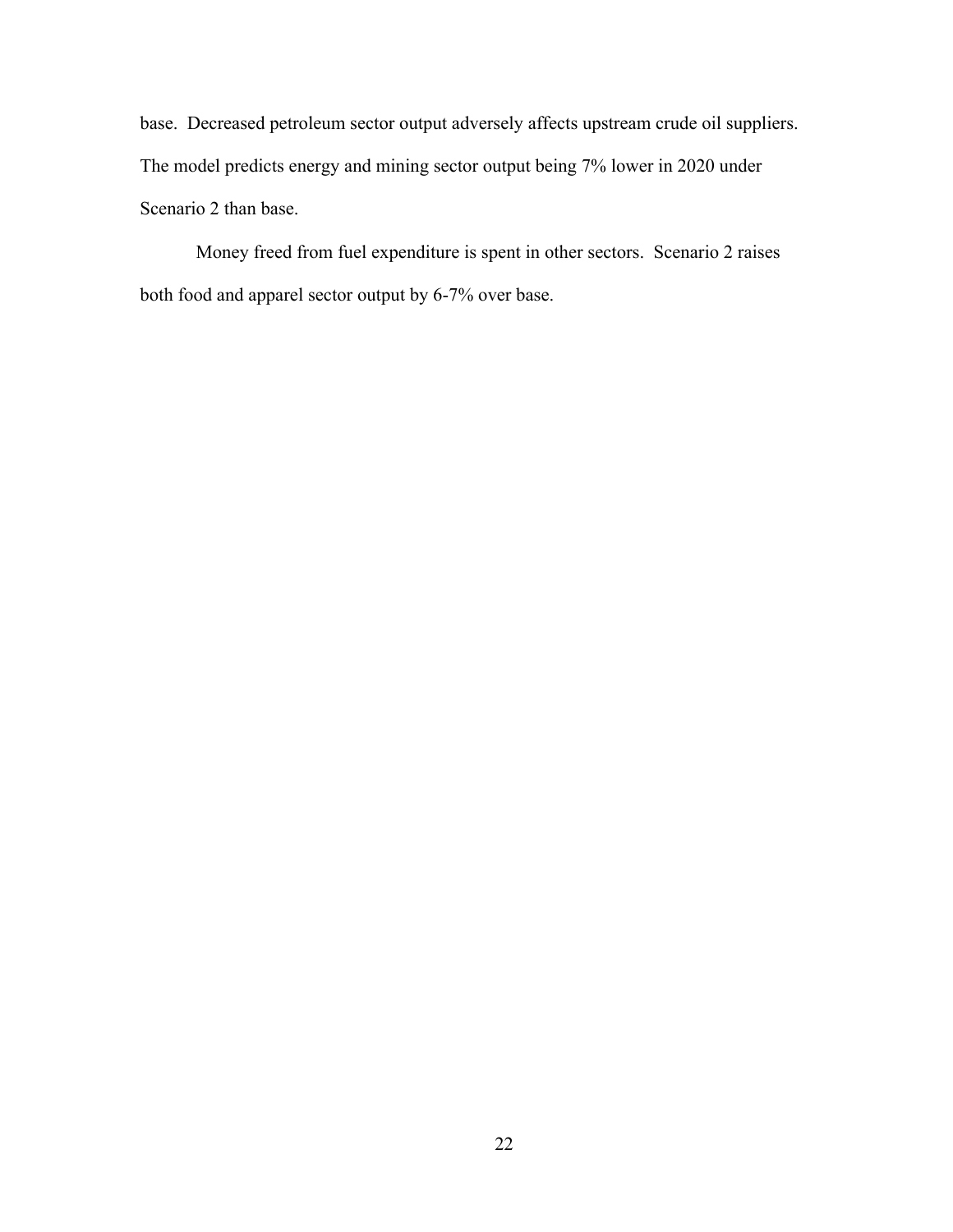# **Table 5. Fuel Saving Technology**

|                           | <b>BASE MODEL</b> | <b>SCNRIO2</b> |
|---------------------------|-------------------|----------------|
| CA Output (\$Billion)     | 3078.0223         | 3070.0183      |
| <b>CA Personal Income</b> |                   |                |
| (\$Billion)               | 2009.5373         | 2010.4295      |
| <b>Labor Demand</b>       |                   |                |
| (Millions)                | 18.6605           | 18.7119        |
| <b>ENMIN</b>              |                   |                |
| Output (\$Billion)        | 6.2086            | 5.7836         |
| % Change Output           | 0.08%             | $-6.84%$       |
| Imports (\$Billion)       | 36.0105           | 32.6693        |
| % Change Imports          | 0.07%             | $-9.28%$       |
| Exports (\$Billion)       | 1.0965            | 1.1419         |
| % Change Exports          | $-0.07%$          | 4.15%          |
| Petro                     |                   |                |
| Output (\$Billion)        | 39.3048           | 34.7300        |
| % Change Output           | 0.07%             | $-11.64%$      |
| Imports (\$Billion)       | 15.6834           | 15.3455        |
| % Change Imports          | 0.01%             | $-2.15%$       |
| Exports (\$Billion)       | 11.9979           | 12.2159        |
| % Change Exports          | $-0.02%$          | 1.82%          |
|                           |                   |                |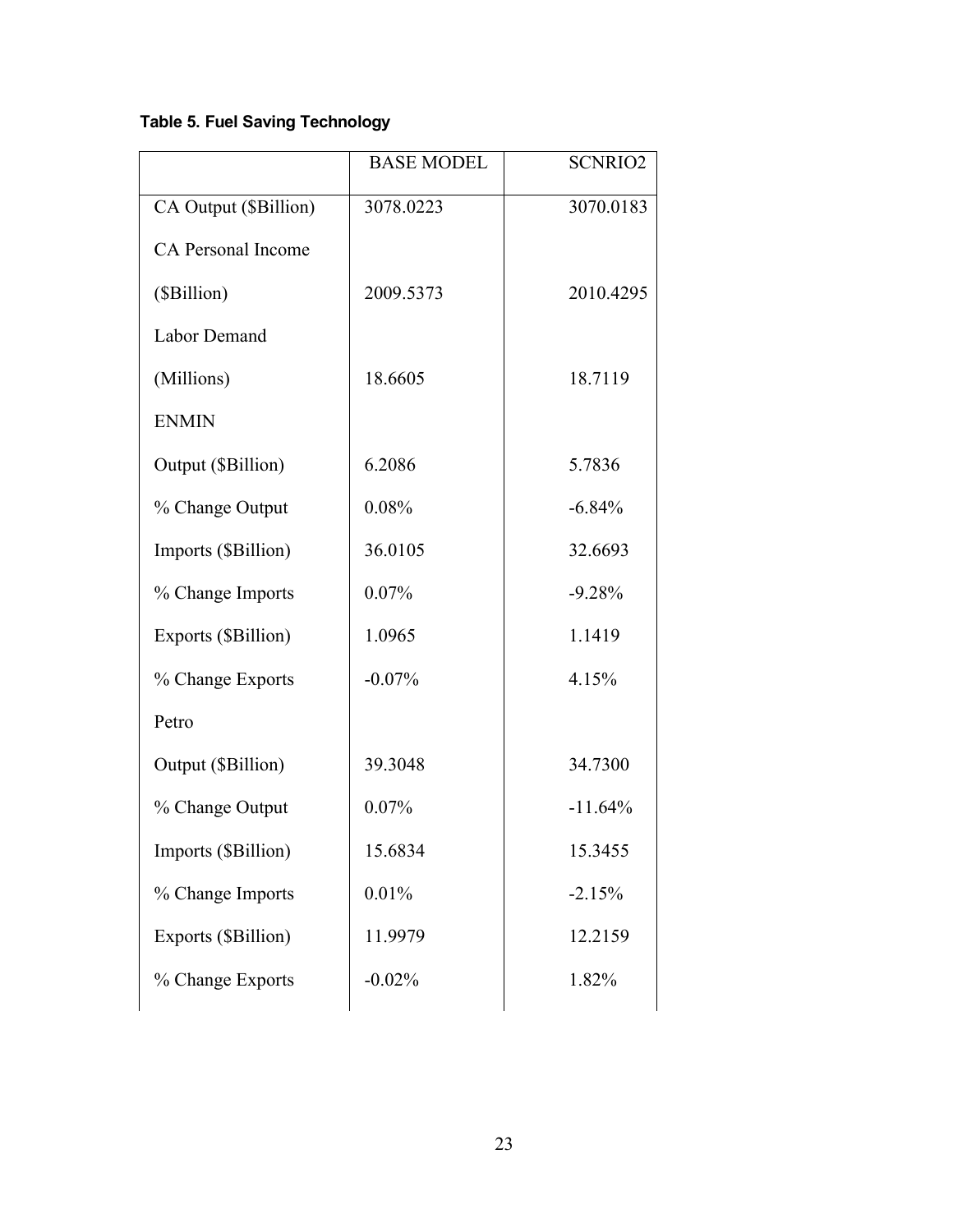#### **Sensitivity Analysis**

The fuel saving scenario was subjected to several sensitivity analyses. Making the demand for fuel more elastic decreases the fuel savings because fuel saving is equivalent to decreasing the price of miles driven. Making the supply curve of the rest of the world of refined and crude product less elastic (2 to 0.1) shifts more of the burden of the decreased demand to the California energy sector and lowers state output. Conversely, if the decrease in demand were taken up in its entirety by decreased imports, all fuel saving scenarios would lead to much higher California output and income. The rationing of rights to use clean air in California is a reason to believe that California refineries are earning above market returns—more California competition is precluded. However, the same regulatory scheme increases the cost of operating locally and militates for the opposite conclusion. At present, the California refinery capital stock includes at least one economically marginal large refinery and on balance it is likely that a decrease in output would be taken up partially locally and partially from imported product. As far as the California welfare is concerned, this split is not known and crucial. The final sensitivity experiment was to increase the price of crude petroleum—it is held at its current value in the experiments, since forecasts for large increases have so far been false. With higher 20% higher crude prices, fuel saving results in about \$20 billion more in income and output.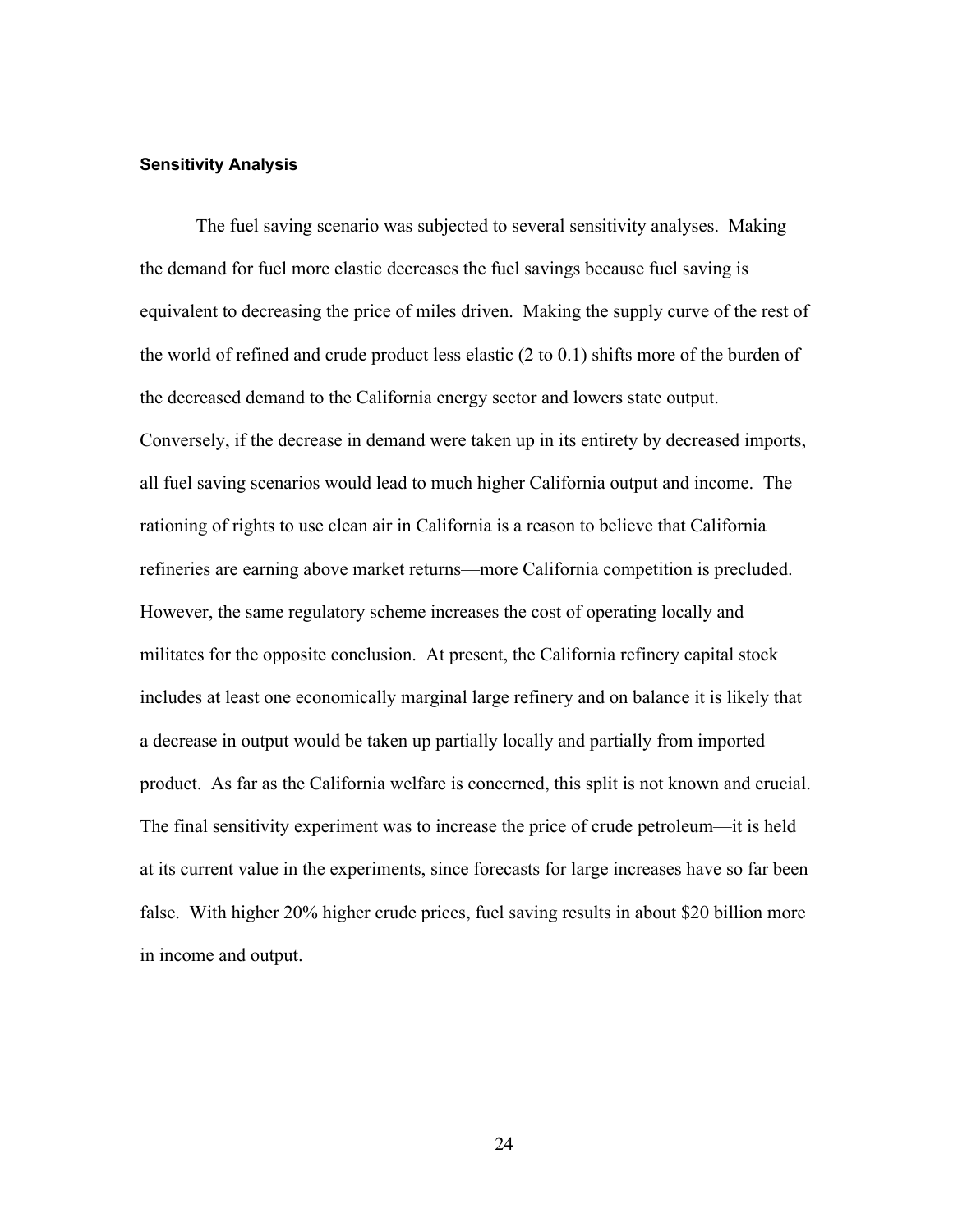#### **Conclusions**

Prediction is always a sobering exercise, making apparent a very limited knowledge of future possibilities. Besides the usual problem of estimating workforce and output for twenty years hence, future CGEs require a host of details, including the technology (here pessimistically assumed to be constant at today's level for the use of intermediate goods), tastes (people are implicitly still assumed to want today's vehicle mix and SUV's), and trade relations. The last of these is particularly troubling for the petroleum saving strategies. The building of the model assumes that nearly all of California's energy will be imported at prices as favorable as today. It seems that if the whole world were modeled as growing as in the 2020 scenarios, the energy sector would require considerable non-oil output to meet the predicted demand at the predicted price. Generating the 2020 scenario and then asking how it would change with changed policy assumes a lot. It assumes that a 2020 economy can be achieved that looks a lot like a scaled version of a 2000 economy.

Taxes fare very poorly as an instrument for pollution control in this model. Low elasticity of demand for petroleum means that they have little deadweight loss, but also little effect. When a more distorting tax is rebated (Bank and Corporation Taxes, in this model) to keep a balanced budget, there is indeed a double dividend and income rises. However, there is also a double whammy, and pollution increases with income. A large income elasticity and small price elasticity make this result a certainty. This is a new reason why taxes don't work.

The pre-SIP study experiments are all about changing technology to be less polluting. These experiments introduce new (and less efficient from a money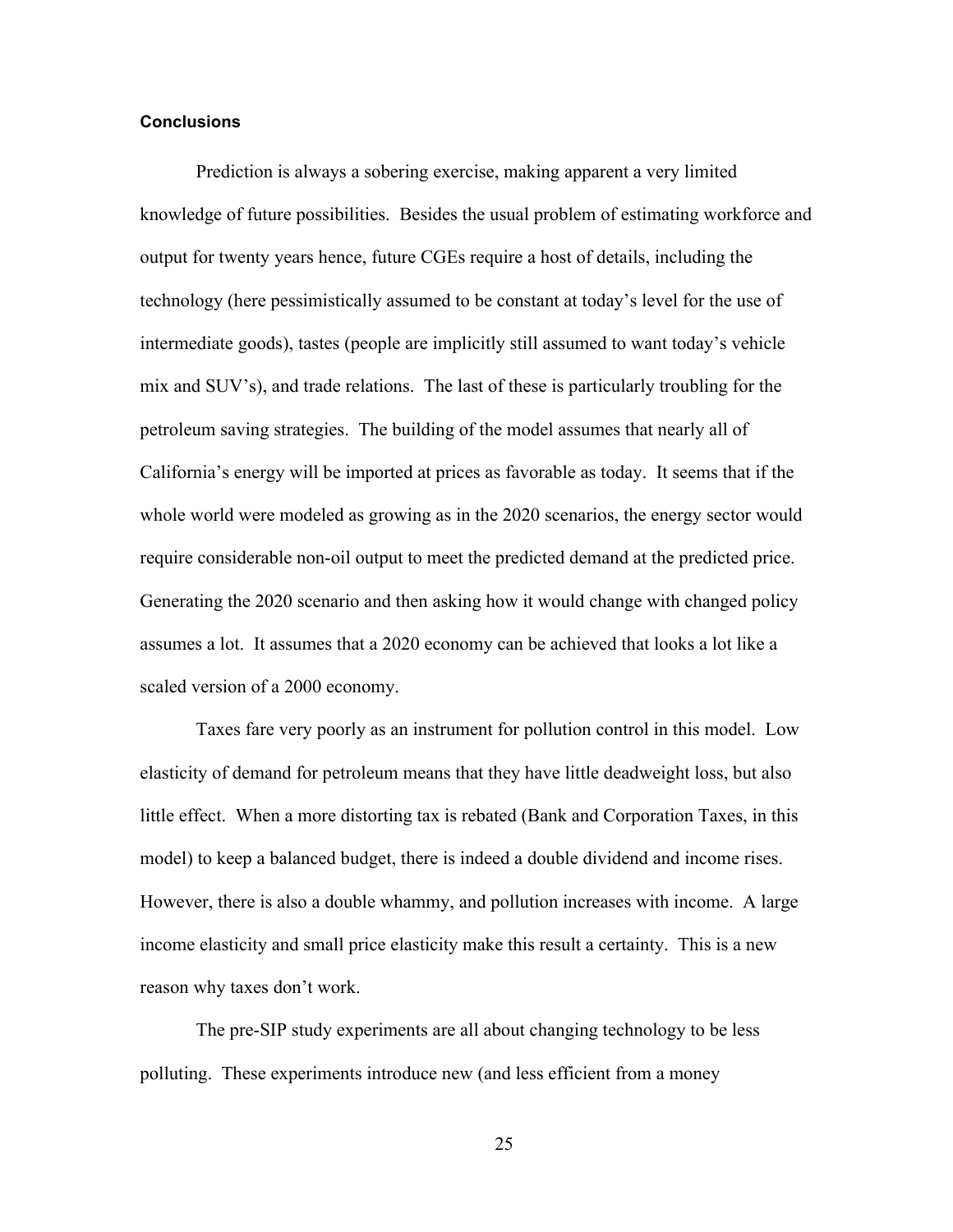perspective) technologies. Most of these measures are not energy saving, and some are energy using, so a tax on petroleum will not call most of them into use. Indeed pollution has such large effects on health and crops that these measures are believed to have benefits in excess of twice their costs. The economy-wide costs are only slightly larger than the direct costs, particularly if one believes that people will remain in California with cleaner air.

Taken in sum, the result of these simulations is that pollution and energy control is possible at acceptable economic cost, even if unilaterally undertaken by California. The surprise in these simulations is how ineffective taxes are at controlling pollution or energy use. Put differently, the simulations show how much people are willing to pay to continue with larger vehicles.